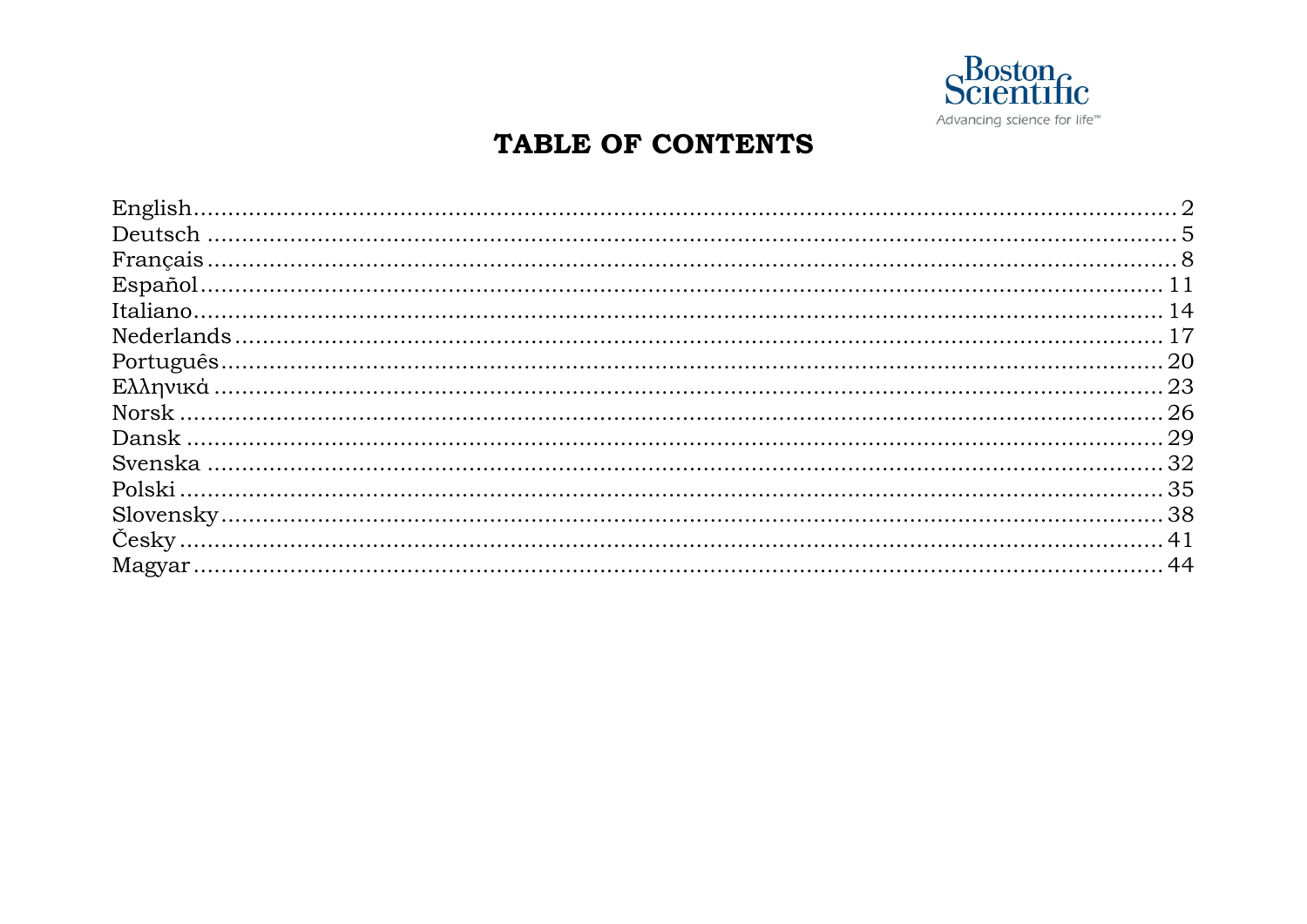

## **DECLARATION OF CONFORMITY**

Directive 2014/53/EU

<span id="page-1-0"></span>Manufacturer: Boston Scientific Corporation

Address: 300 Boston Scientific Way Marlborough, MA 01752 USA

We declare on our sole responsibility that the following radio equipment model(s) and accessories are in conformity with the relevant Union harmonisation legislation in Directive 2014/53/EU:

### **RHYTHMIA HDx MAPPING SYSTEMTM**



The relevant harmonised standards and/or technical specifications which have been applied in relation to this declaration of conformity are: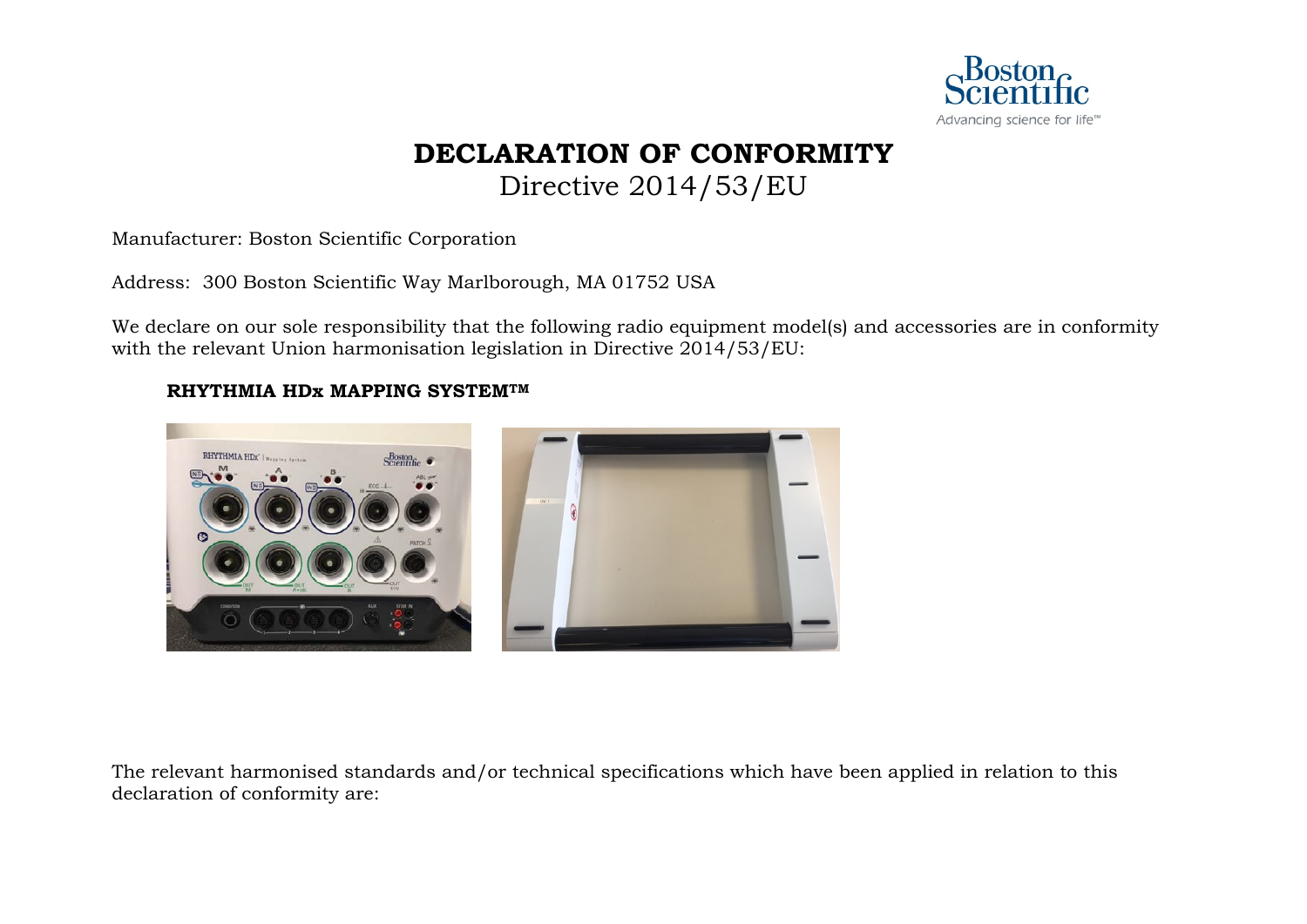

Concerning Article 3.1(a):

### **EN 62311:2008**

Concerning Article 3.1(b):

### **ETSI EN 301 489-1 V2.1.1:2017 ETSI EN 301 489-3 V2.1.1:2017**

Concerning Article 3.2:

### **ETSI EN 303 454 V1.1.0:2017**

Notified Body: Element Materials Technology

Intervention of Notified Body: EU-Type Examination

Certificate Number: EMT17RED1027

Signed for and on behalf of Boston Scientific at the listed address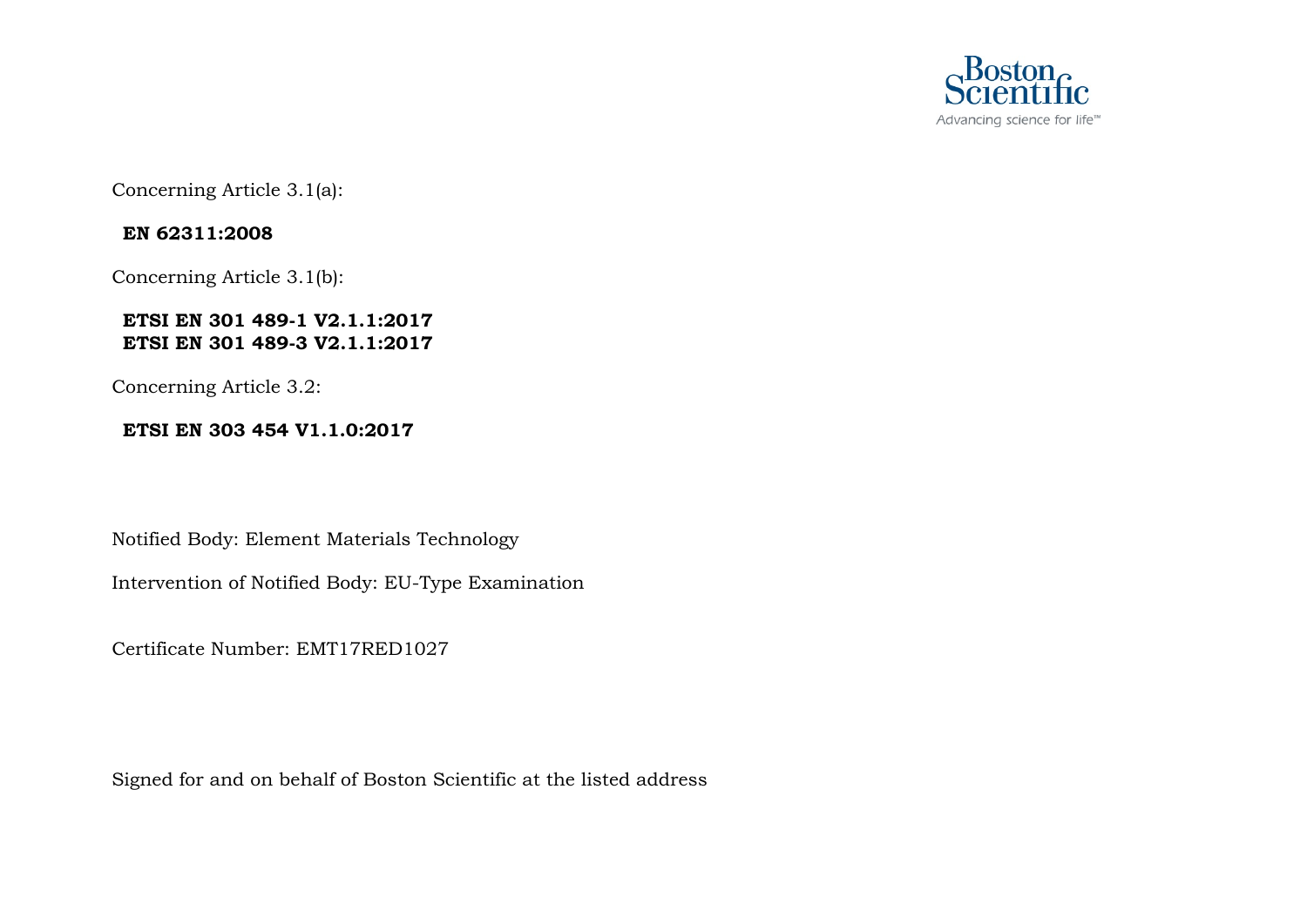

 $n n$ 

Ren Russie Vice President, Quality Assurance

\_\_\_\_\_\_\_\_\_\_\_\_\_\_\_\_\_\_\_\_\_\_\_\_\_\_\_\_\_\_\_\_\_\_\_\_\_\_\_\_\_\_\_\_\_\_\_\_\_\_\_\_\_

Dangen R D

Douglas Daum Vice President, Research and Development

\_\_\_\_\_\_\_\_\_\_\_\_\_\_\_\_\_\_\_\_\_\_\_\_\_\_\_\_\_\_\_\_\_\_\_\_\_\_\_\_\_\_\_\_\_\_\_\_\_\_\_\_\_

Date of Issue: 14-AUG-2017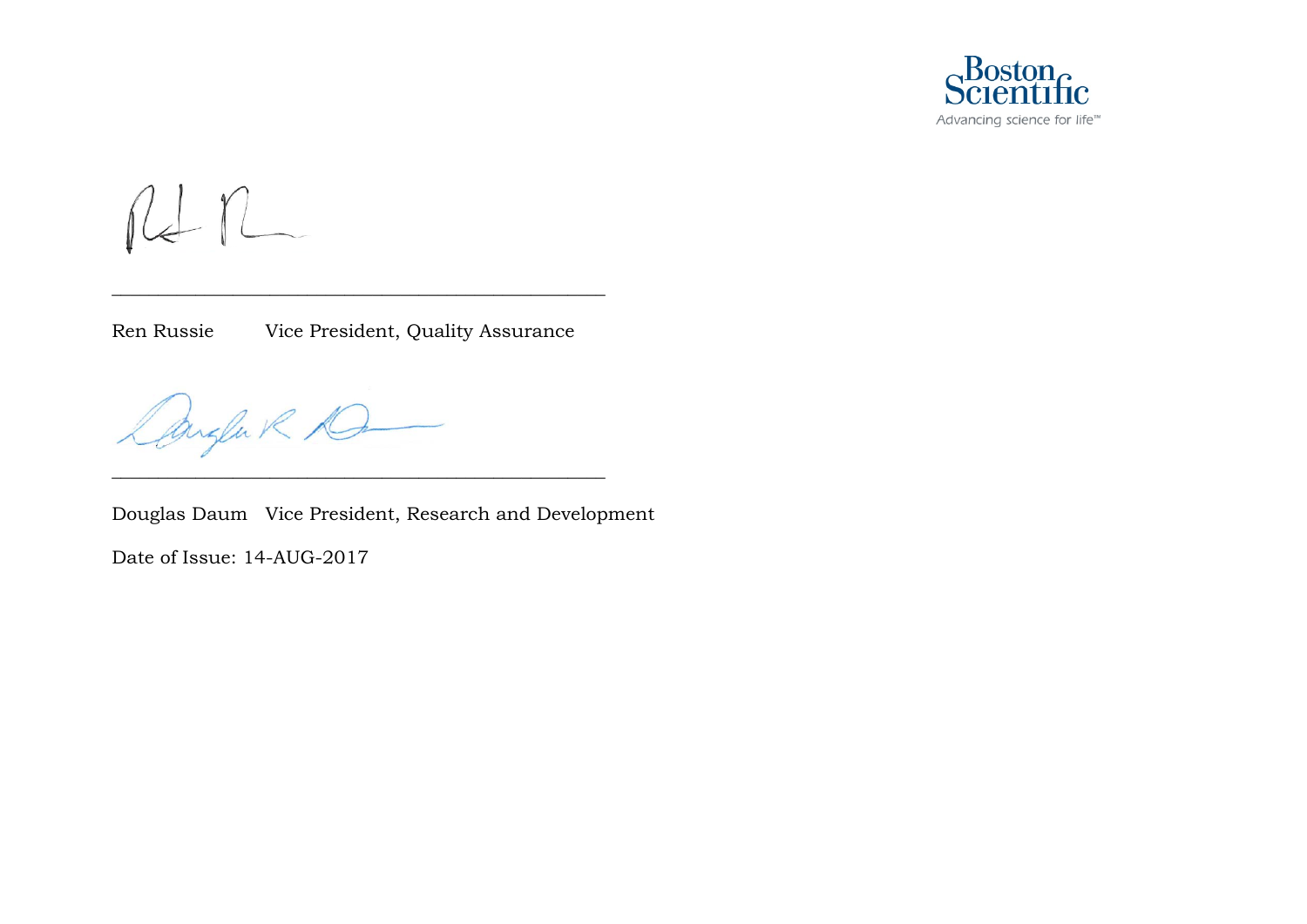

### **KONFORMITÄTSERKLÄRUNG** Richtlinie 2014/53/EU

<span id="page-4-0"></span>Hersteller: Boston Scientific Corporation

Adresse: 300 Boston Scientific Way Marlborough, MA 01752 USA

Hiermit erklären wir in alleiniger Verantwortung, dass die folgenden Funkanlagenmodelle und Zubehöre mit der Richtlinie 2014/53/EU über die Harmonisierung der Rechtsvorschriften der Mitgliedstaaten konform sind:

### **RHYTHMIA HDx MAPPING SYSTEMTM**



In Bezug auf diese Konformitätserklärung wurden die folgenden harmonisierten Normen und/oder anderen einschlägigen technischen Spezifikationen angewandt: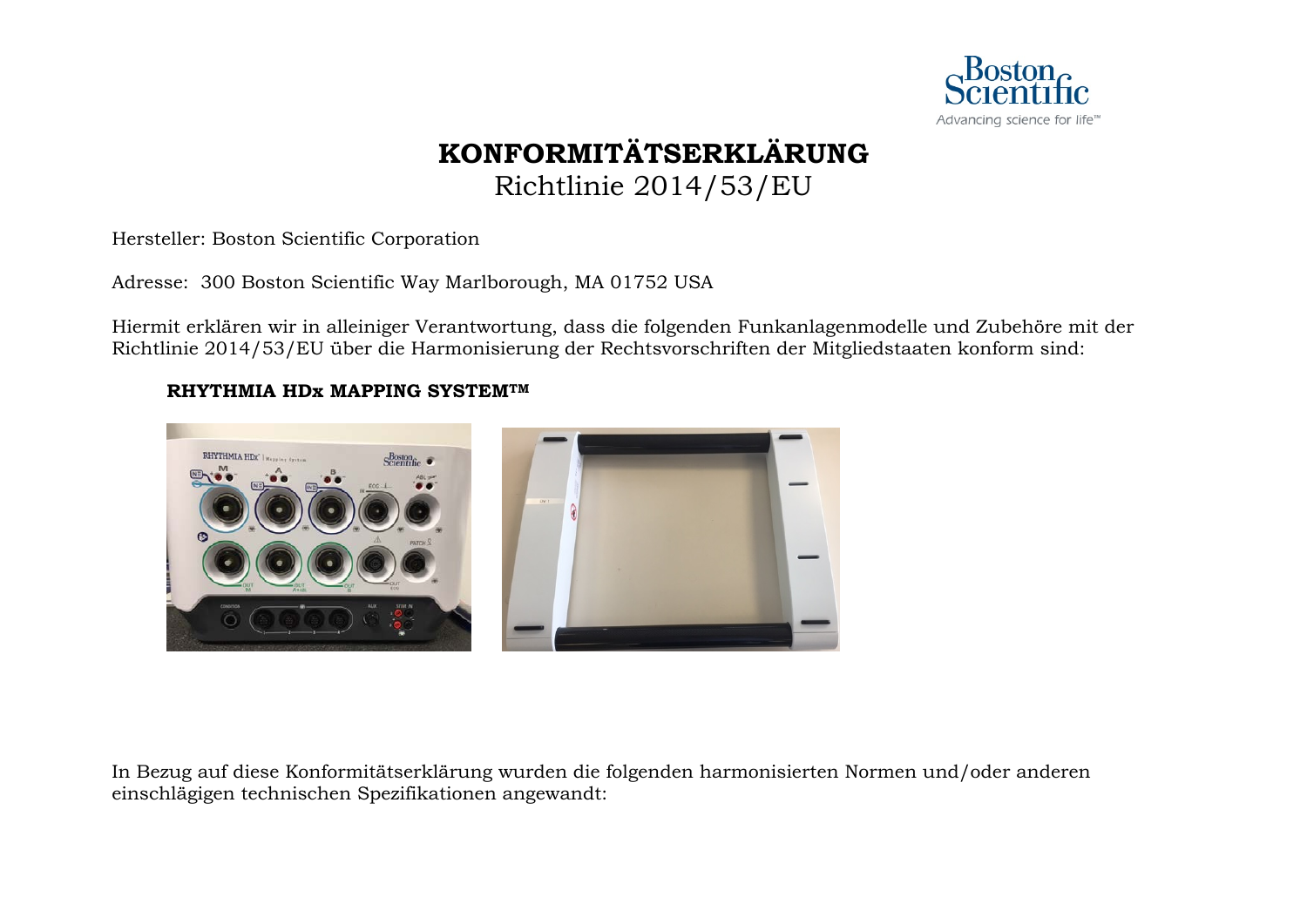

Zu Artikel 3.1(a):

### **EN 62311:2008**

Zu Artikel 3.1(b):

### **ETSI EN 301 489-1 V2.1.1:2017 ETSI EN 301 489-3 V2.1.1:2017**

Zu Artikel 3.2:

### **ETSI EN 303 454 V1.1.0:2017**

Zertifizierungsstelle: Element Materials Technology

Intervention der Zertifizierungsstelle: EU-Baumusterprüfung

Zertifikatnummer: EMT17RED1027

Unterzeichnet für und im Auftrag von Boston Scientific unter der angegebenen Adresse.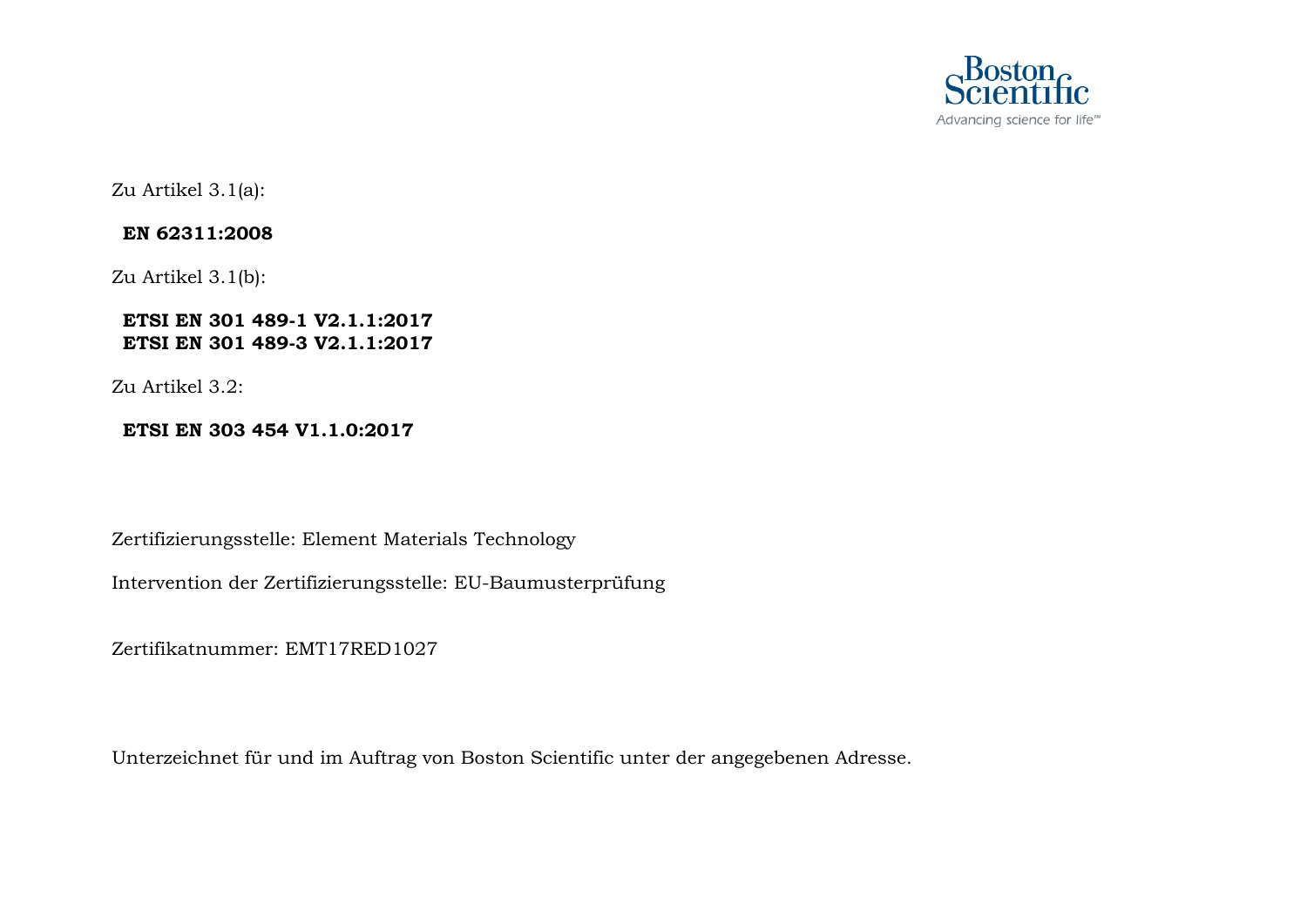

 $n+n$ 

Ren Russie Vizepräsident, Qualitätssicherung

\_\_\_\_\_\_\_\_\_\_\_\_\_\_\_\_\_\_\_\_\_\_\_\_\_\_\_\_\_\_\_\_\_\_\_\_\_\_\_\_\_\_\_\_\_\_\_\_\_\_\_\_\_

\_\_\_\_\_\_\_\_\_\_\_\_\_\_\_\_\_\_\_\_\_\_\_\_\_\_\_\_\_\_\_\_\_\_\_\_\_\_\_\_\_\_\_\_\_\_\_\_\_\_\_\_\_

Dangen R D

Douglas Daum Vizepräsident, Forschung und Entwicklung

Ausgabedatum: 14-AUG-2017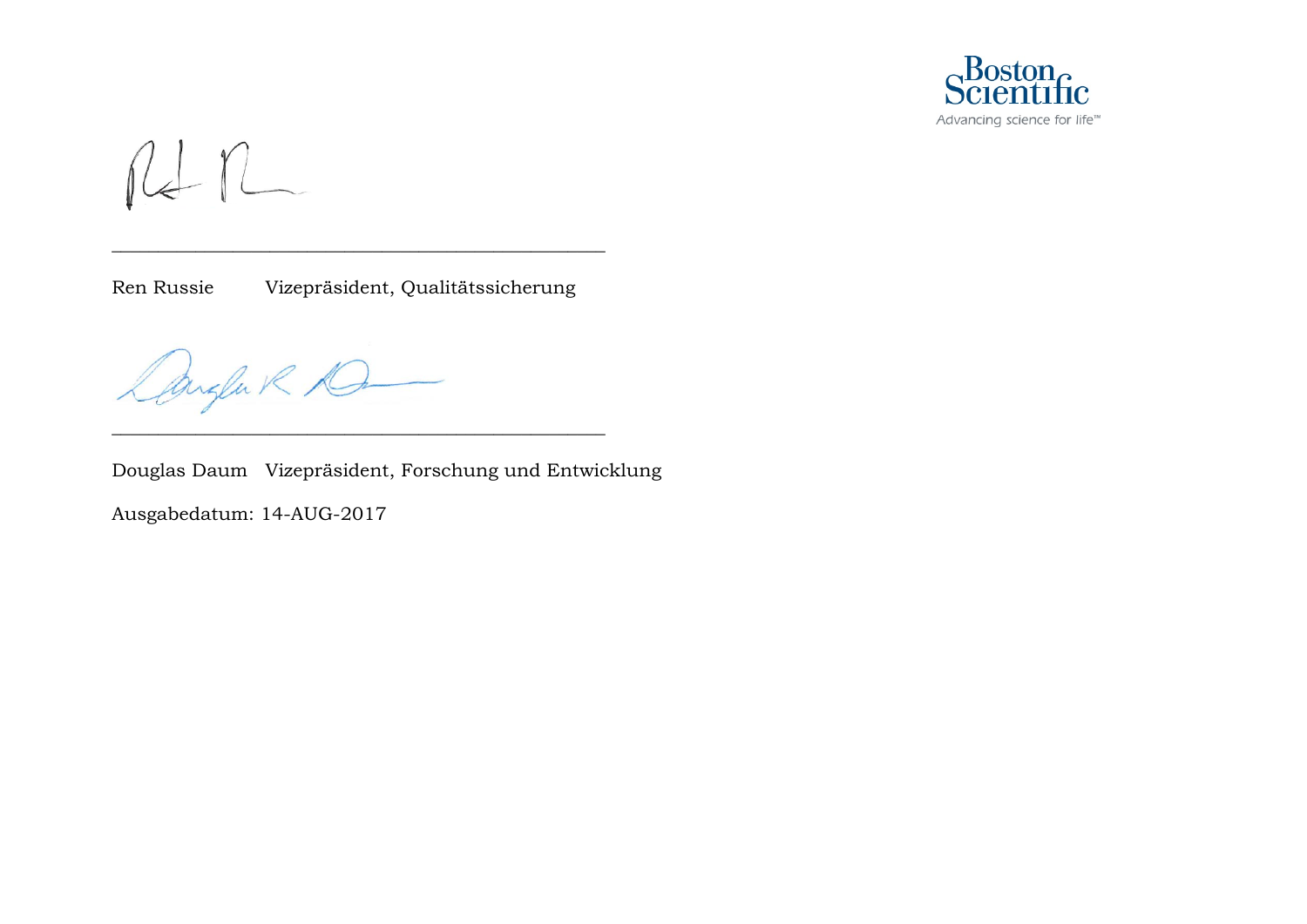

## **DÉCLARATION DE CONFORMITÉ**

Directive 2014/53/EU

<span id="page-7-0"></span>Fabricant : Boston Scientific Corporation

Adresse : 300 Boston Scientific Way Marlborough, MA 01752 USA

Il est de notre seule responsabilité de certifier que le(s) modèle(s) et accessoires suivants d'équipements hertziens sont conformes à la législation d'harmonisation pertinente de l'Union comme décrite dans la directive 2014/53/EU :

### **RHYTHMIA HDx MAPPING SYSTEMTM**



Les normes harmonisées et/ou les spécifications techniques pertinentes qui ont été appliquées en relation avec cette déclaration de conformité sont :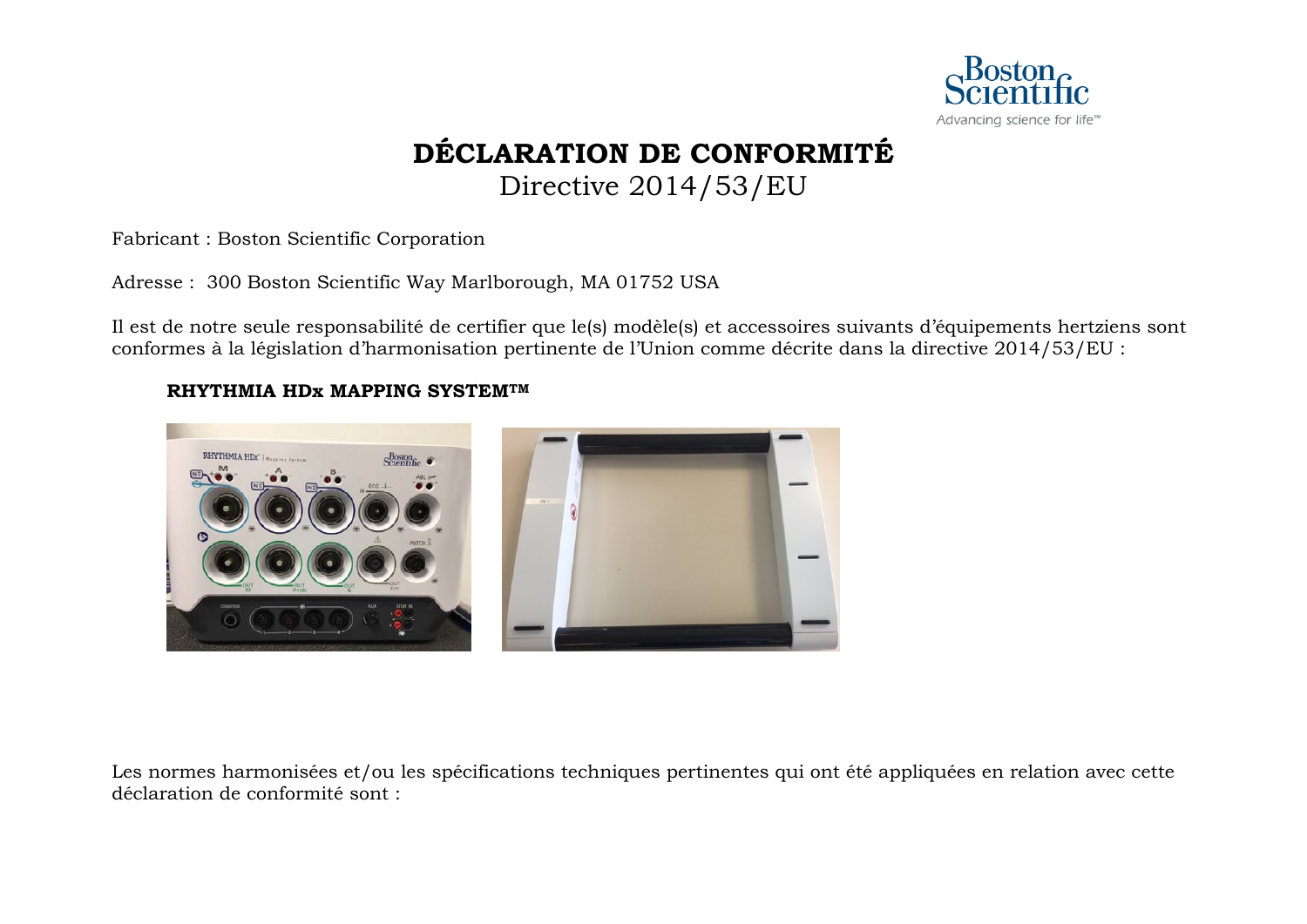

En ce qui concerne l'article 3.1(a) :

### **EN 62311:2008**

En ce qui concerne l'article 3.1(b) :

### **ETSI EN 301 489-1 V2.1.1:2017 ETSI EN 301 489-3 V2.1.1:2017**

En ce qui concerne l'article 3.2 :

### **ETSI EN 303 454 V1.1.0:2017**

Organisme habilité : Element Materials Technology

Intervention de l'organisme habilité : examen de type EU

Numéro de certificat : EMT17RED1027

Signé pour et au nom de Boston Scientific à l'adresse indiquée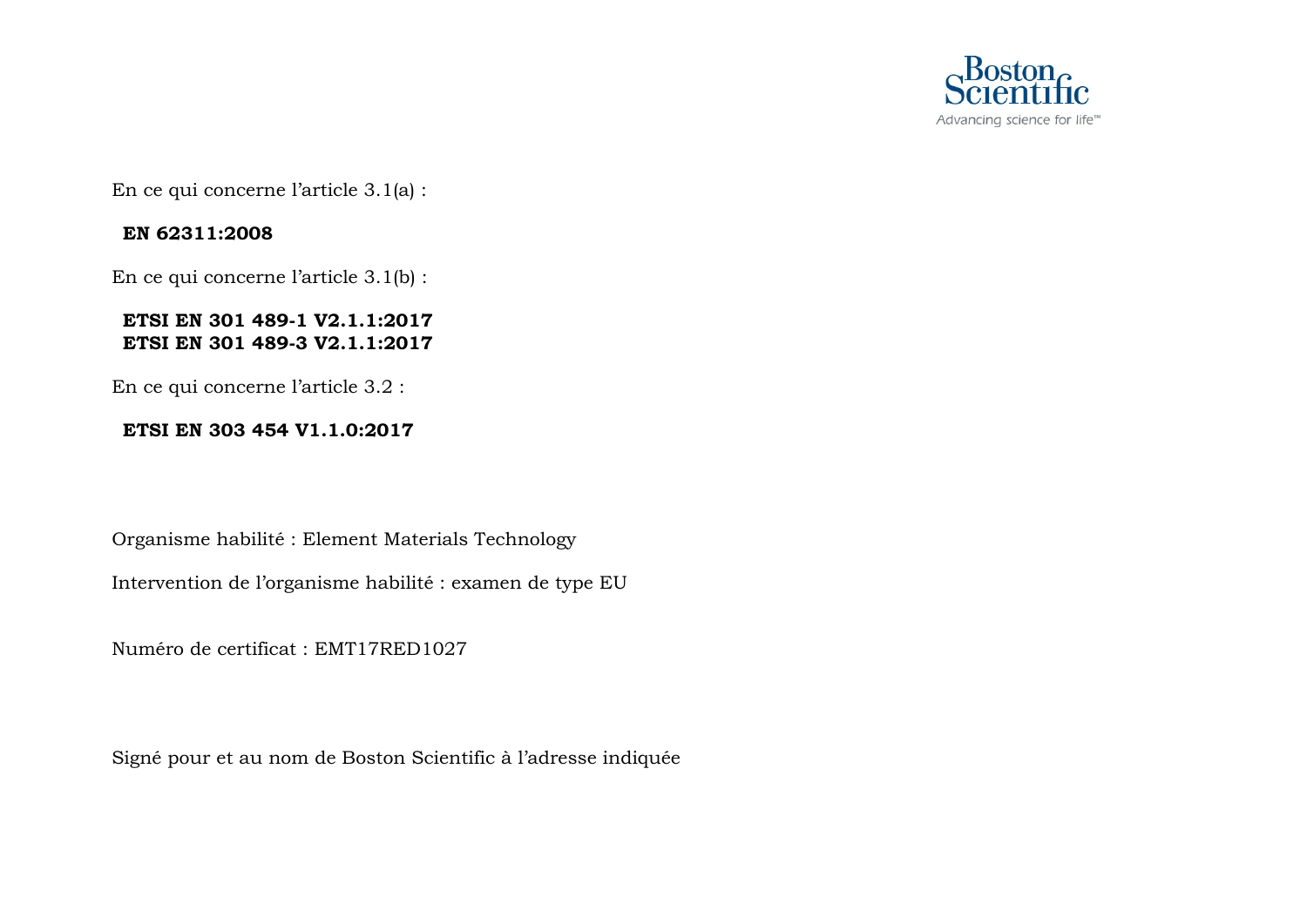

RI n

Ren Russie Vice-président, Assurance qualité

\_\_\_\_\_\_\_\_\_\_\_\_\_\_\_\_\_\_\_\_\_\_\_\_\_\_\_\_\_\_\_\_\_\_\_\_\_\_\_\_\_\_\_\_\_\_\_\_\_\_\_\_\_

\_\_\_\_\_\_\_\_\_\_\_\_\_\_\_\_\_\_\_\_\_\_\_\_\_\_\_\_\_\_\_\_\_\_\_\_\_\_\_\_\_\_\_\_\_\_\_\_\_\_\_\_\_

Angla R 1G

Douglas Daum Vice président, Recherche et Développement

Date d'émission : 14-AUG-2017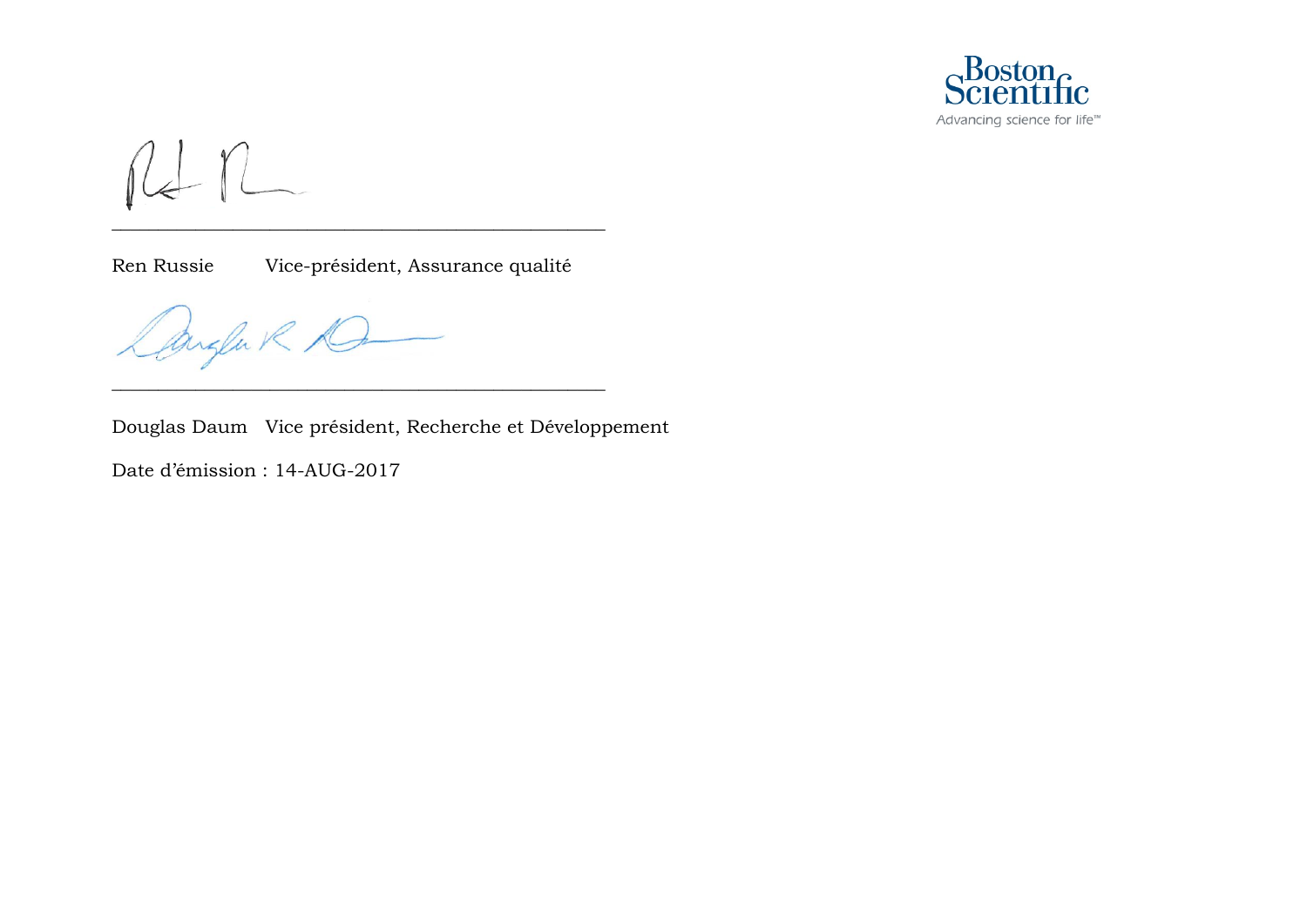

### **DECLARACIÓN DE CONFORMIDAD** Directiva 2014/53/UE

<span id="page-10-0"></span>Fabricante: Boston Scientific Corporation

Dirección: 300 Boston Scientific Way Marlborough, MA 01752 USA

Declaramos, bajo nuestra responsabilidad exclusivamente, que los siguientes modelos de equipo de radio y accesorios están en conformidad con la legislación pertinente, relativa a la armonización de la Unión, de la directiva 2014/53/UE:

### **SISTEMA DE MAPEO RHYTHMIA HDxTM**

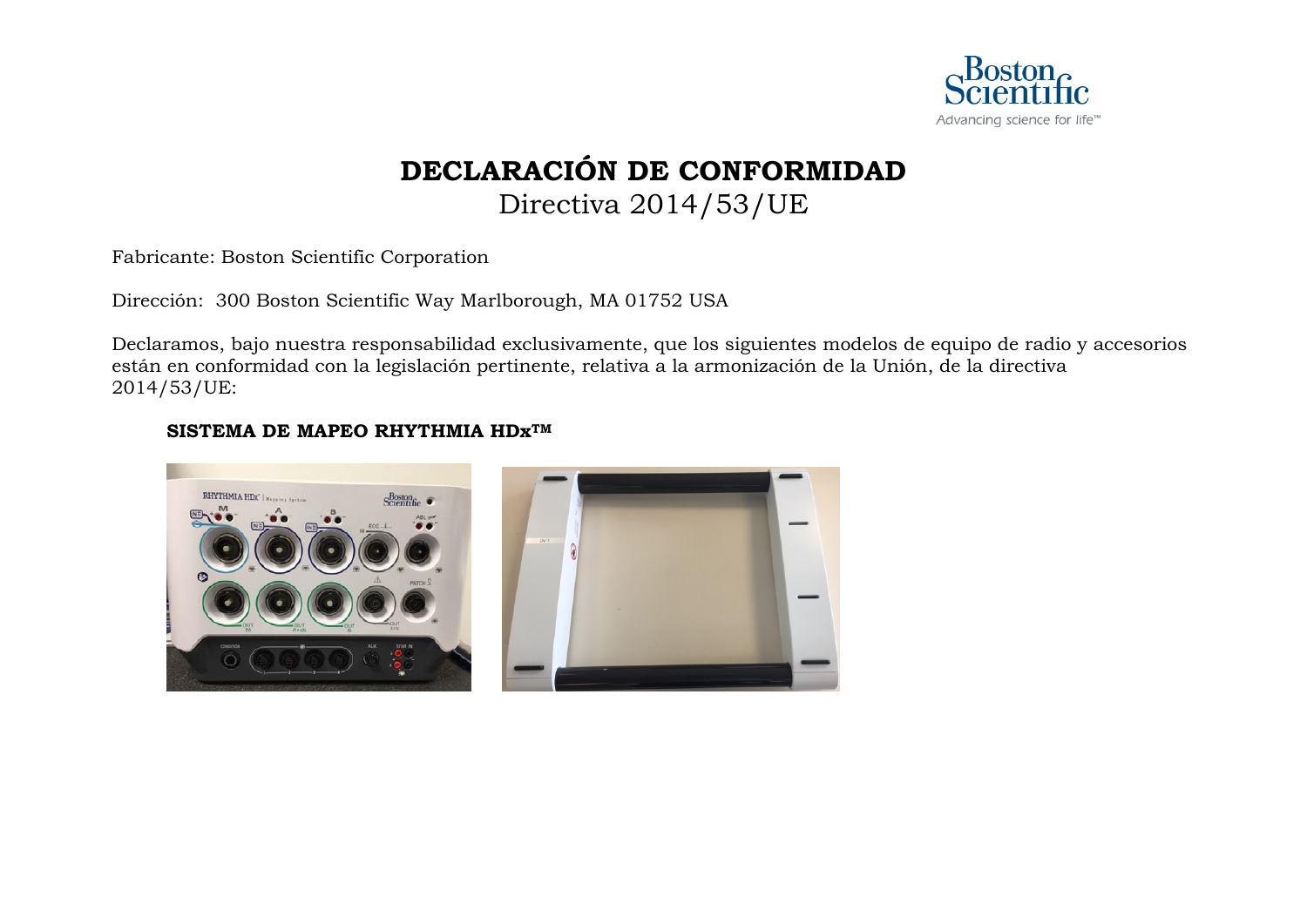

Las normas o especificaciones técnicas armonizadas y pertinentes que se han aplicado en relación con esta declaración de conformidad son las siguientes:

En lo que respecta al artículo 3.1(a):

### **EN 62311:2008**

En lo que respecta al artículo 3.1(b):

#### **ETSI EN 301 489-1 V2.1.1:2017 ETSI EN 301 489-3 V2.1.1:2017**

En lo que respecta al artículo 3.2:

### **ETSI EN 303 454 V1.1.0:2017**

Organismo notificado: Element Materials Technology

Intervención de organismo notificado: Examen de tipo UE

Número de certificado: EMT17RED1027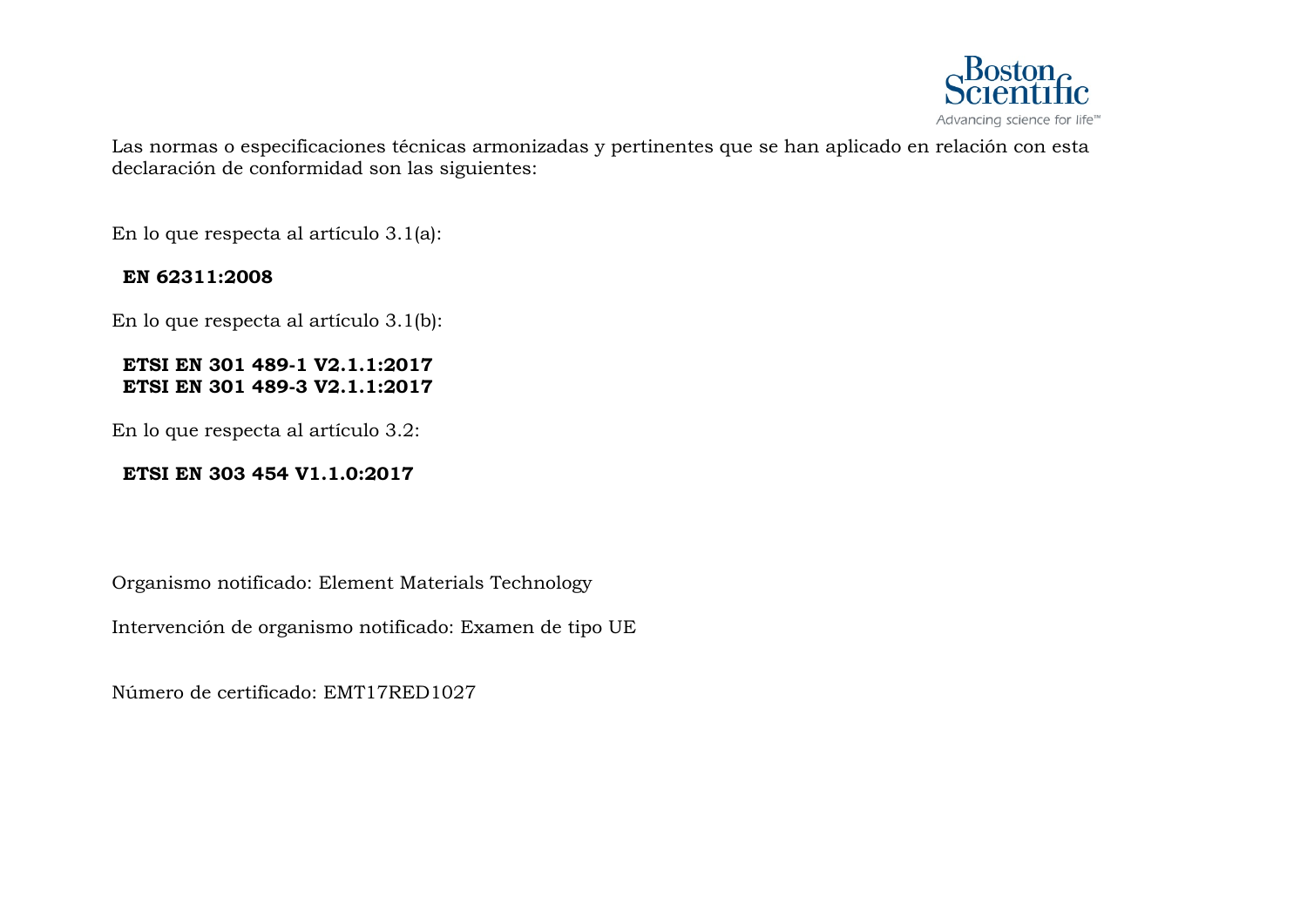

Firmado por y en nombre de Boston Scientific, en la dirección que se indica:

RI n

Ren Russie Vicepresidente de Garantía de la Calidad

\_\_\_\_\_\_\_\_\_\_\_\_\_\_\_\_\_\_\_\_\_\_\_\_\_\_\_\_\_\_\_\_\_\_\_\_\_\_\_\_\_\_\_\_\_\_\_\_\_\_\_\_\_

\_\_\_\_\_\_\_\_\_\_\_\_\_\_\_\_\_\_\_\_\_\_\_\_\_\_\_\_\_\_\_\_\_\_\_\_\_\_\_\_\_\_\_\_\_\_\_\_\_\_\_\_\_

Dangen R D

Douglas Daum Vicepresidente de Investigación y Desarrollo

Fecha de publicación: 14-AUG-2017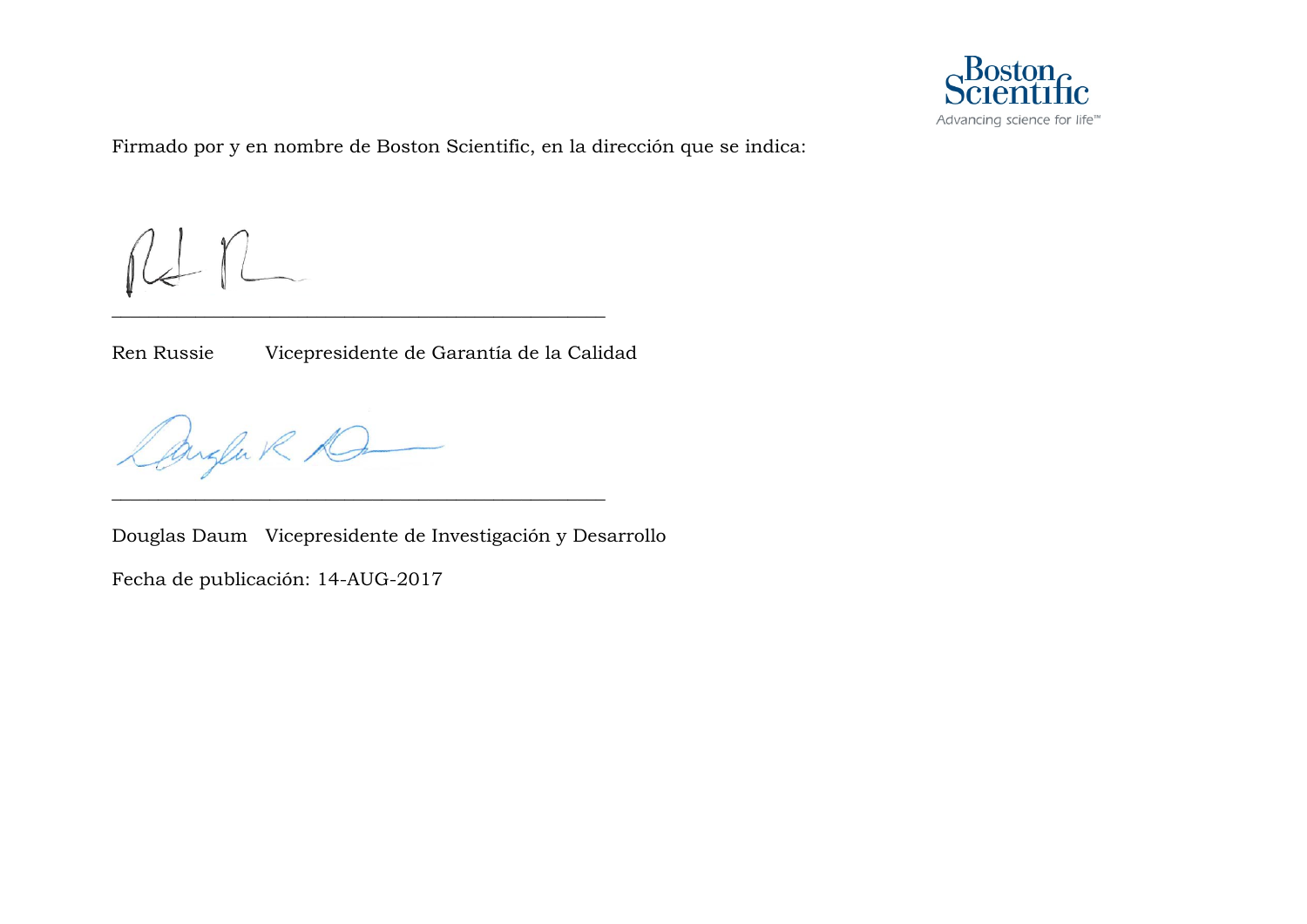

### **DICHIARAZIONE DI CONFORMITÀ** Direttiva 2014/53/UE

<span id="page-13-0"></span>Fabbricante: Boston Scientific Corporation

Indirizzo: 300 Boston Scientific Way Marlborough, MA 01752 USA

Dichiariamo sotto la nostra esclusiva responsabilità che i seguenti modelli di apparecchiature e accessori radio sono conformi alla legislazione di armonizzazione dell'Unione pertinente della direttiva 2014/53/UE:

### **RHYTHMIA HDx MAPPING SYSTEMTM**

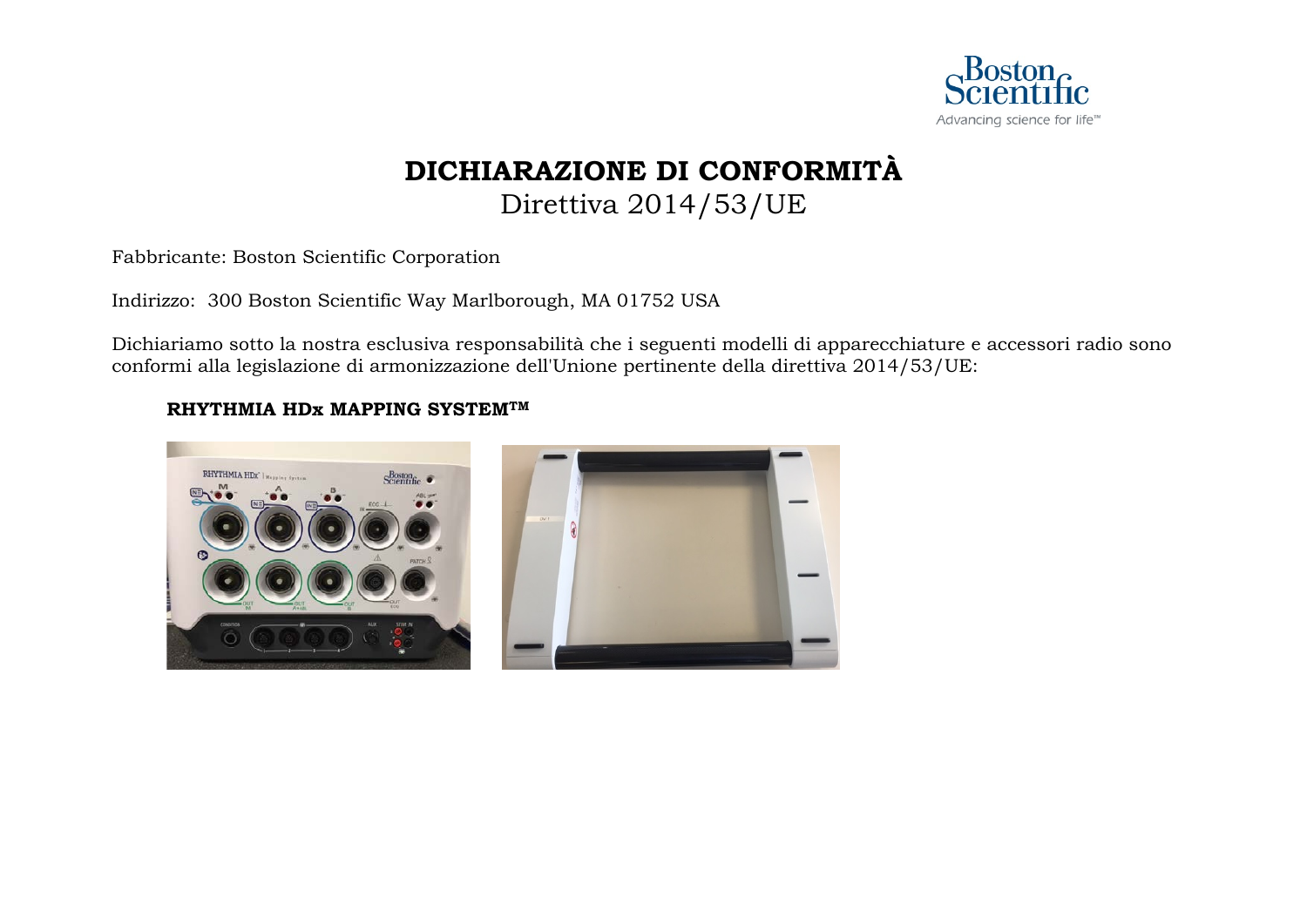

Le norme armonizzate e/o le specifiche tecniche pertinenti che sono state applicate ai sensi della presente dichiarazione di conformità sono le seguenti:

In riferimento all'articolo 3.1(a):

### **EN 62311:2008**

In riferimento all'articolo 3.1(b):

### **ETSI EN 301 489-1 V2.1.1:2017 ETSI EN 301 489-3 V2.1.1:2017**

In riferimento all'articolo 3.2:

### **ETSI EN 303 454 V1.1.0:2017**

Organismo notificatore: Element Materials Technology

Intervento dell'organismo notificatore: Esame UE del tipo

Numero di certificato: EMT17RED1027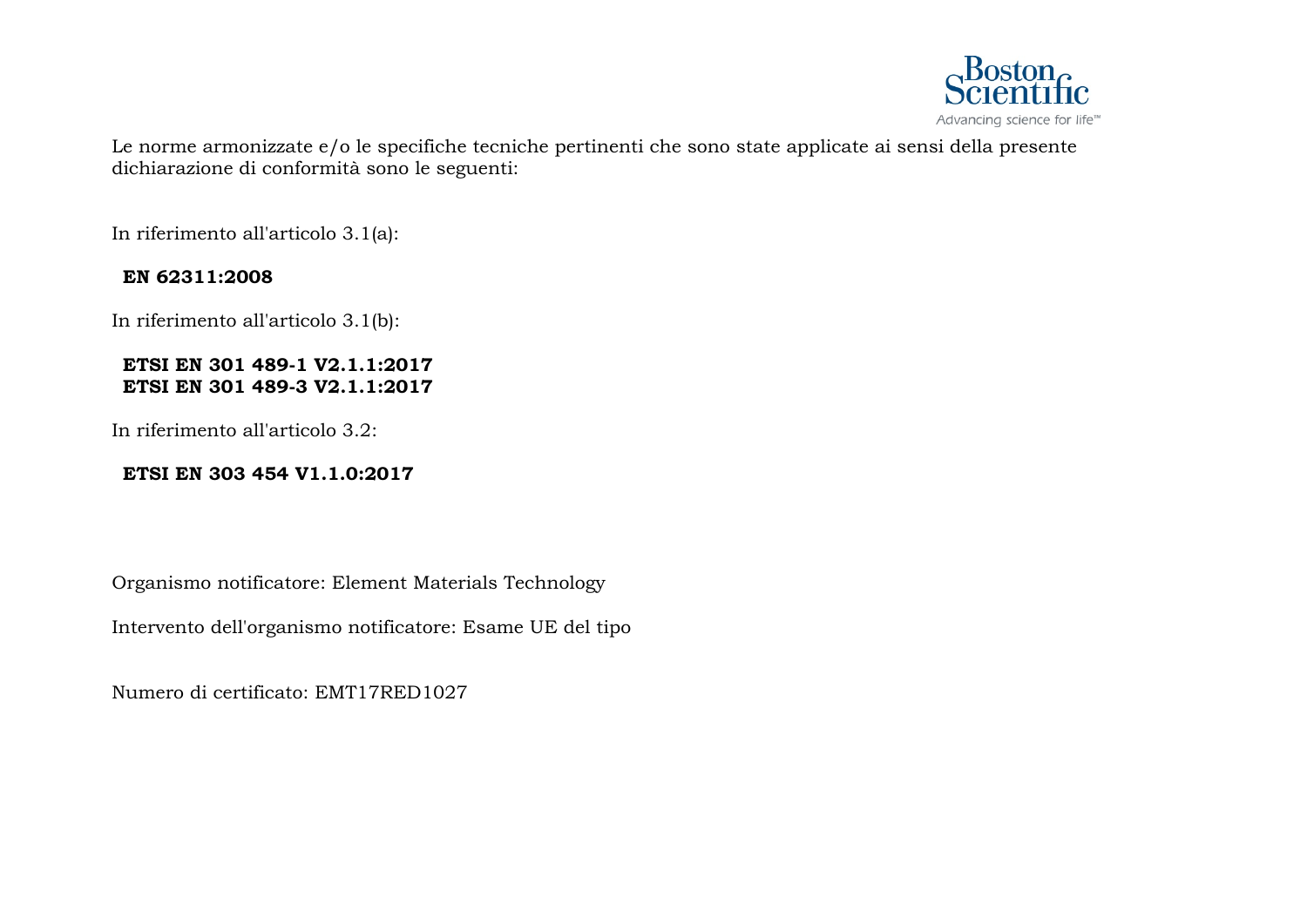

Firmato a nome e per conto di Boston Scientific all'indirizzo indicato

 $f$ 

Ren Russie Vicepresidente, Controllo qualità

\_\_\_\_\_\_\_\_\_\_\_\_\_\_\_\_\_\_\_\_\_\_\_\_\_\_\_\_\_\_\_\_\_\_\_\_\_\_\_\_\_\_\_\_\_\_\_\_\_\_\_\_\_

Angla R D

Douglas Daum Vicepresidente, Ricerca e sviluppo

\_\_\_\_\_\_\_\_\_\_\_\_\_\_\_\_\_\_\_\_\_\_\_\_\_\_\_\_\_\_\_\_\_\_\_\_\_\_\_\_\_\_\_\_\_\_\_\_\_\_\_\_\_

Data di rilascio: 14-AUG-2017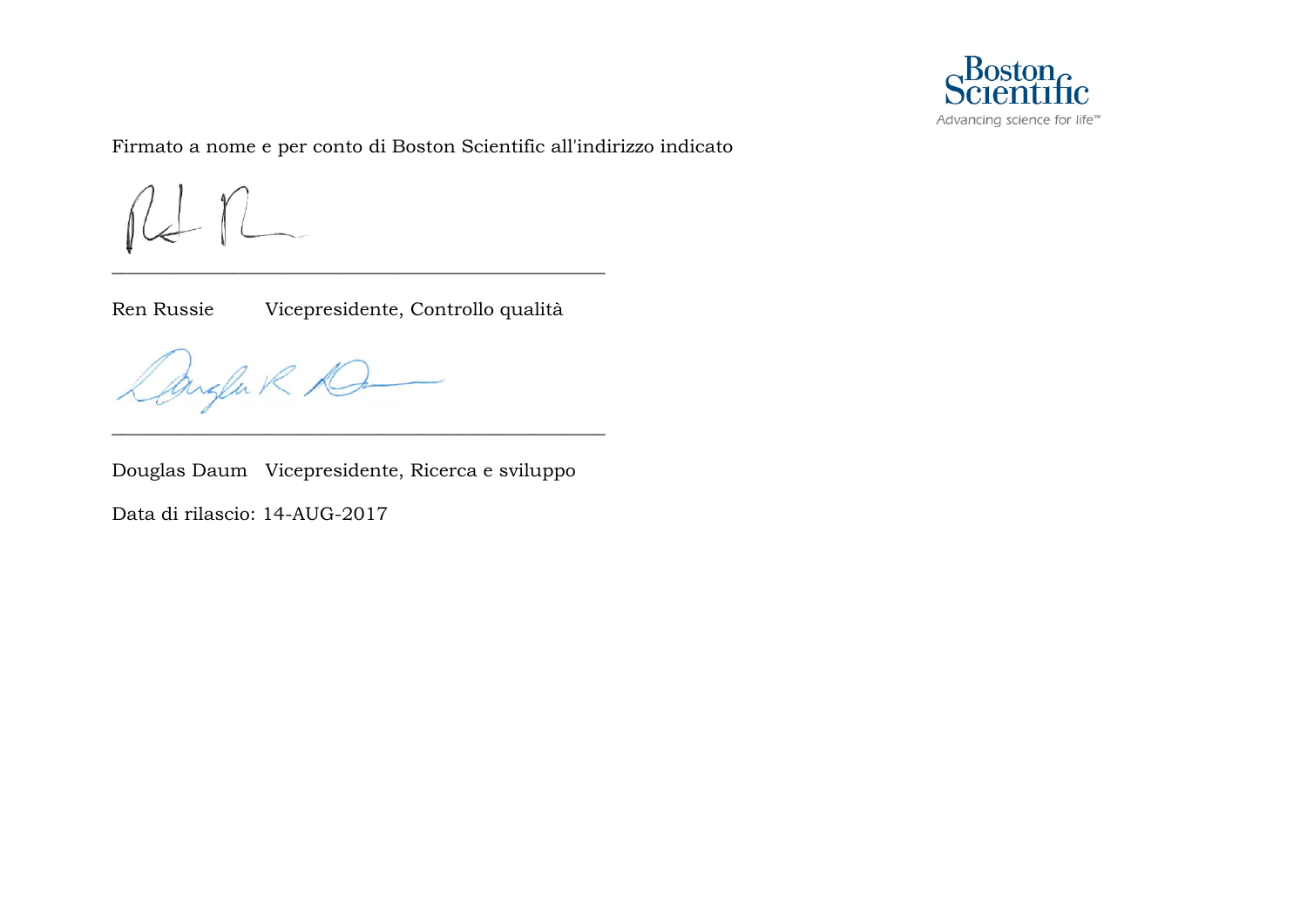

# **CONFORMITEITSVERKLARING**

Richtlijn 2014/53/EG

<span id="page-16-0"></span>Fabrikant: Boston Scientific Corporation

Adres: 300 Boston Scientific Way Marlborough, MA 01752 USA

Wij verklaren op onze eigen verantwoording dat de volgende modellen en accessoires van radioapparatuur in overeenstemming zijn met de relevante harmonisatiewetgeving van de Gemeenschap in Richtlijn 2014/53/EG:

### **RHYTHMIA HDx MAPPING SYSTEMTM**



De relevante geharmoniseerde normen en/of technische specificaties die zijn toegepast in verband met deze conformiteitsverklaring zijn: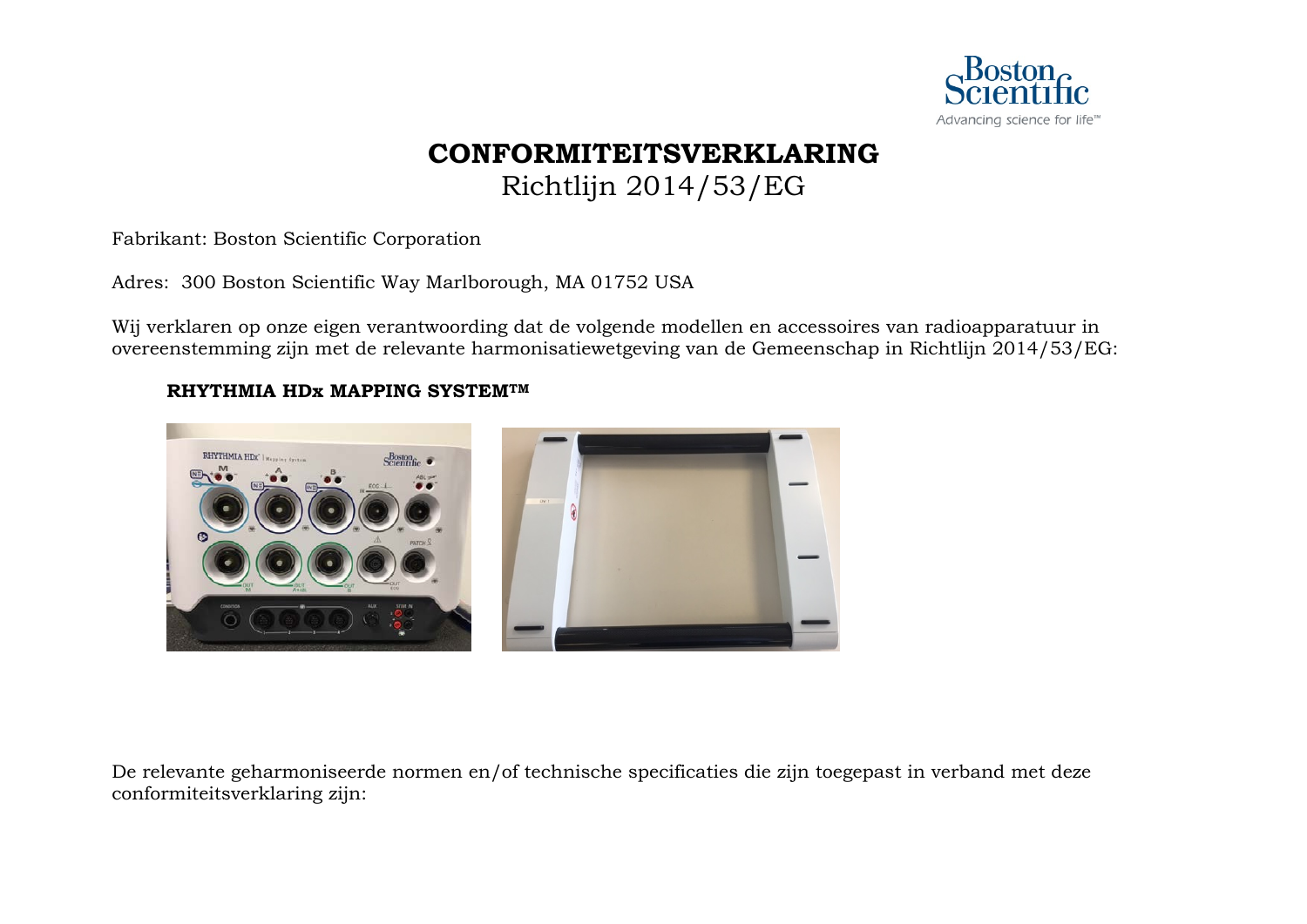

Betreffende Artikel 3.1(a):

### **EN 62311:2008**

Betreffende Artikel 3.1(b):

### **ETSI EN 301 489-1 V2.1.1:2017 ETSI EN 301 489-3 V2.1.1:2017**

Betreffende Artikel 3.2:

### **ETSI EN 303 454 V1.1.0:2017**

Aangemelde instantie: Element Materials Technology

Interventie van aangemelde instantie: EG-type onderzoek

Certificaatnummer: EMT17RED1027

Ondertekend voor en namens Boston Scientific op het vermelde adres.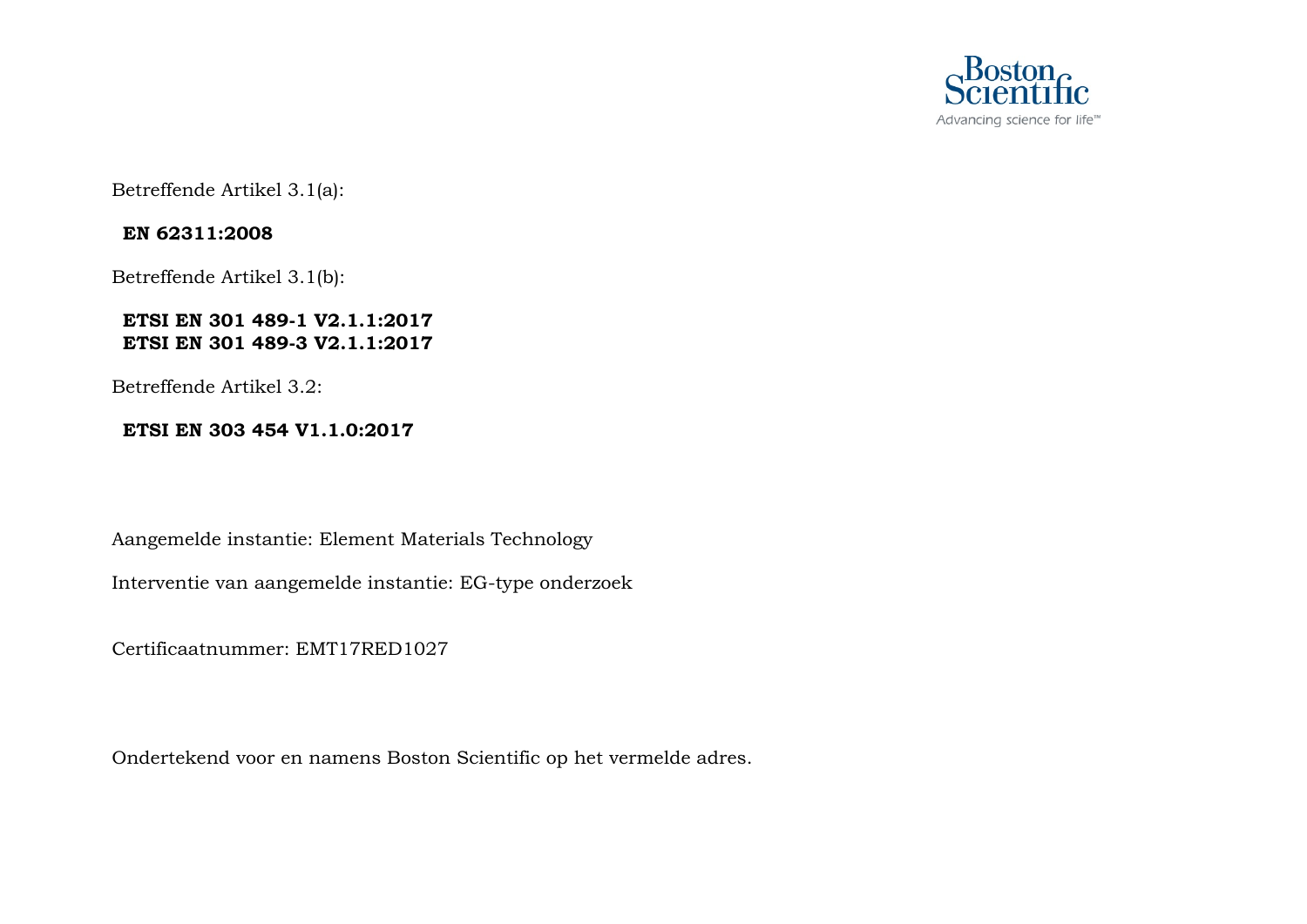

 $n n$ 

Ren Russie Vicepresident, kwaliteitsborging

\_\_\_\_\_\_\_\_\_\_\_\_\_\_\_\_\_\_\_\_\_\_\_\_\_\_\_\_\_\_\_\_\_\_\_\_\_\_\_\_\_\_\_\_\_\_\_\_\_\_\_\_\_

Dangen R D

Douglas Daum Vicepresident, research en ontwikkeling Uitgiftedatum: 14-AUG-2017

\_\_\_\_\_\_\_\_\_\_\_\_\_\_\_\_\_\_\_\_\_\_\_\_\_\_\_\_\_\_\_\_\_\_\_\_\_\_\_\_\_\_\_\_\_\_\_\_\_\_\_\_\_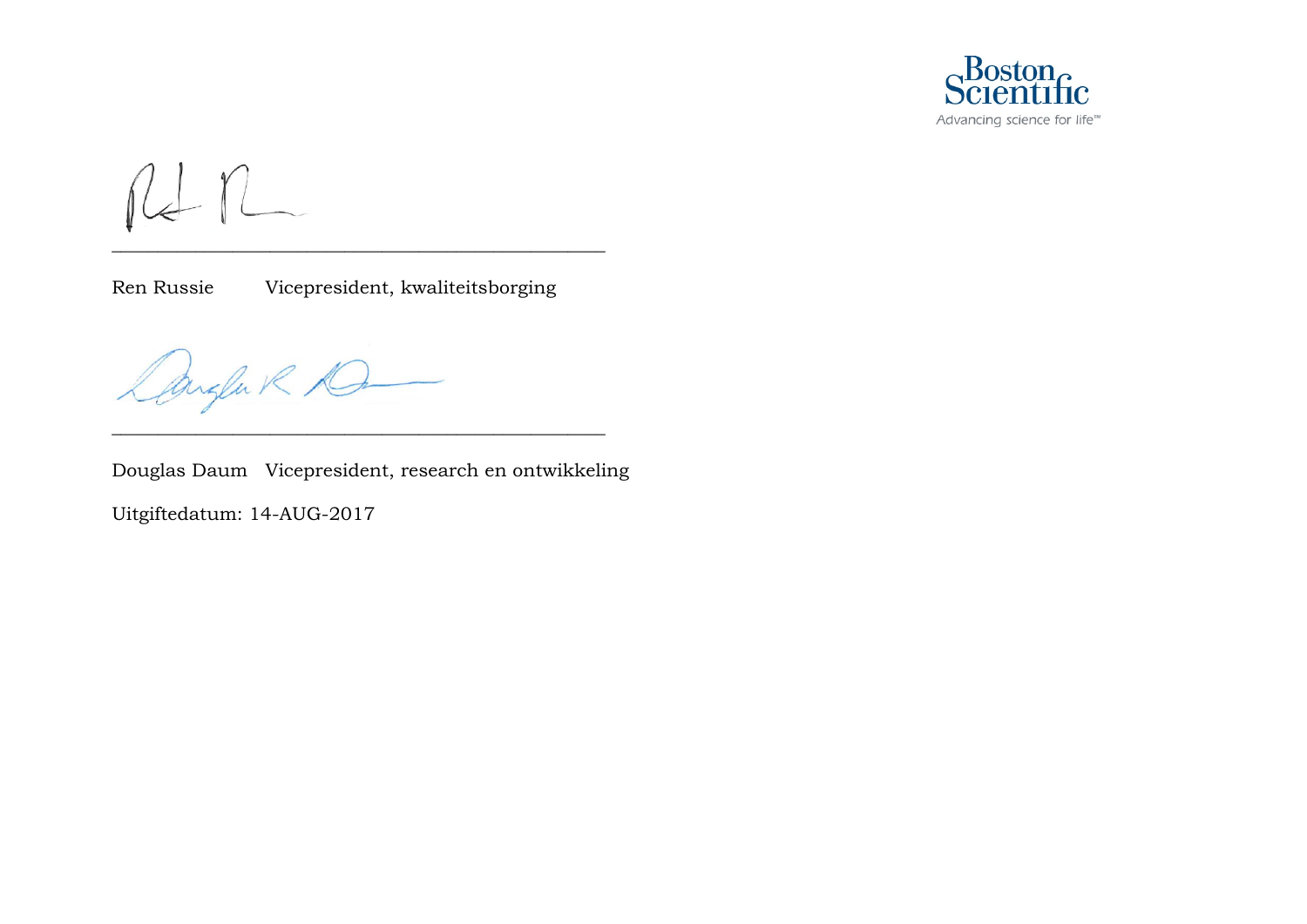

## **DECLARAÇÃO DE CONFORMIDADE**

Diretiva 2014/53/UE

<span id="page-19-0"></span>Fabricante: Boston Scientific Corporation

Endereço: 300 Boston Scientific Way Marlborough, MA 01752 USA

Declaramos sob nossa única responsabilidade que os seguintes modelos de equipamentos de rádio e acessórios estão em conformidade com a legislação de harmonização relevante da União Europeia na Diretiva 2014/53/UE:

### **SISTEMA DE MAPEAMENTO HDx RHYTHMIATM**



As normas harmonizadas relevantes e/ou as especificações técnicas que foram aplicadas relativamente a esta declaração de conformidade são: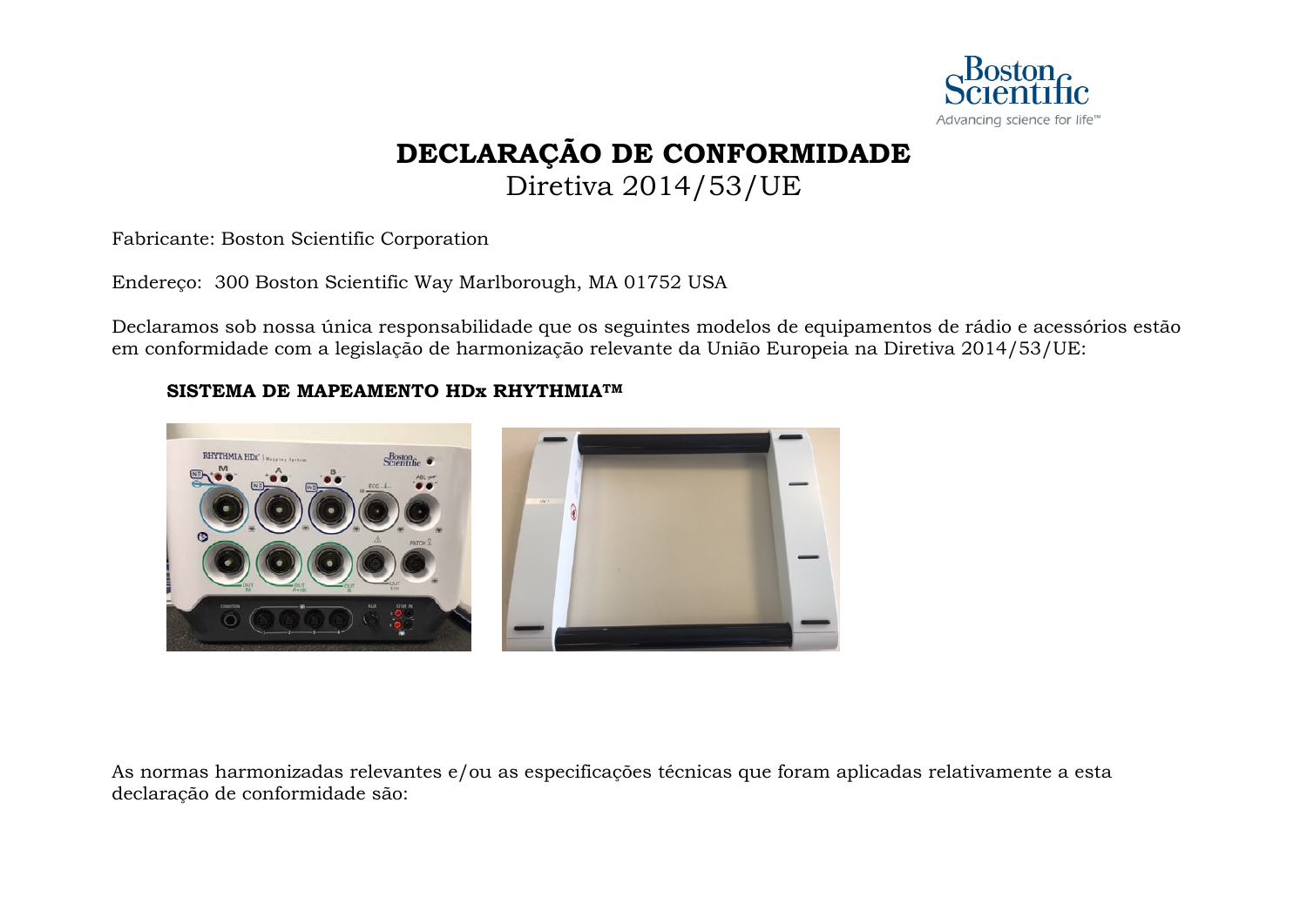

Relativamente ao Artigo n.º 3.1(a):

### **EN 62311:2008**

Relativamente ao Artigo n.º 3.1(b):

### **ETSI EN 301 489-1 V2.1.1:2017 ETSI EN 301 489-3 V2.1.1:2017**

Relativamente ao Artigo n.º 3.2:

### **ETSI EN 303 454 V1.1.0:2017**

Organismo Notificado: Element Materials Technology

Intervenção do Organismo Notificado: Exame Tipo UE

Número do Certificado: EMT17RED1027

Assinado por e em nome da Boston Scientific, no endereço indicado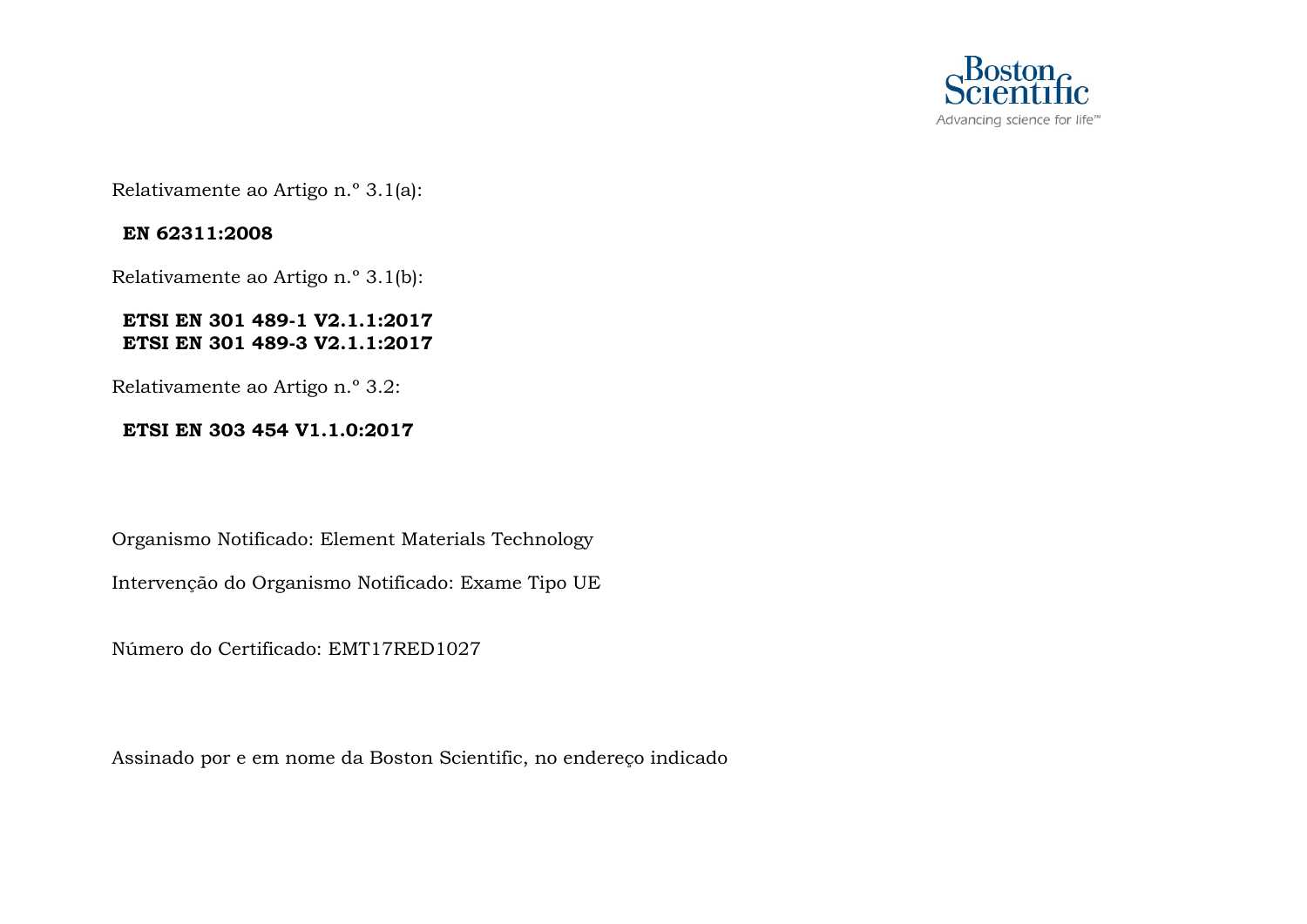

 $n n$ 

Ren Russie Vice-presidente, Garantia de Qualidade

\_\_\_\_\_\_\_\_\_\_\_\_\_\_\_\_\_\_\_\_\_\_\_\_\_\_\_\_\_\_\_\_\_\_\_\_\_\_\_\_\_\_\_\_\_\_\_\_\_\_\_\_\_

\_\_\_\_\_\_\_\_\_\_\_\_\_\_\_\_\_\_\_\_\_\_\_\_\_\_\_\_\_\_\_\_\_\_\_\_\_\_\_\_\_\_\_\_\_\_\_\_\_\_\_\_\_

Cangle R D

Douglas Daum Vice-presidente, Investigação e Desenvolvimento

Data de Emissão: 14-AUG-2017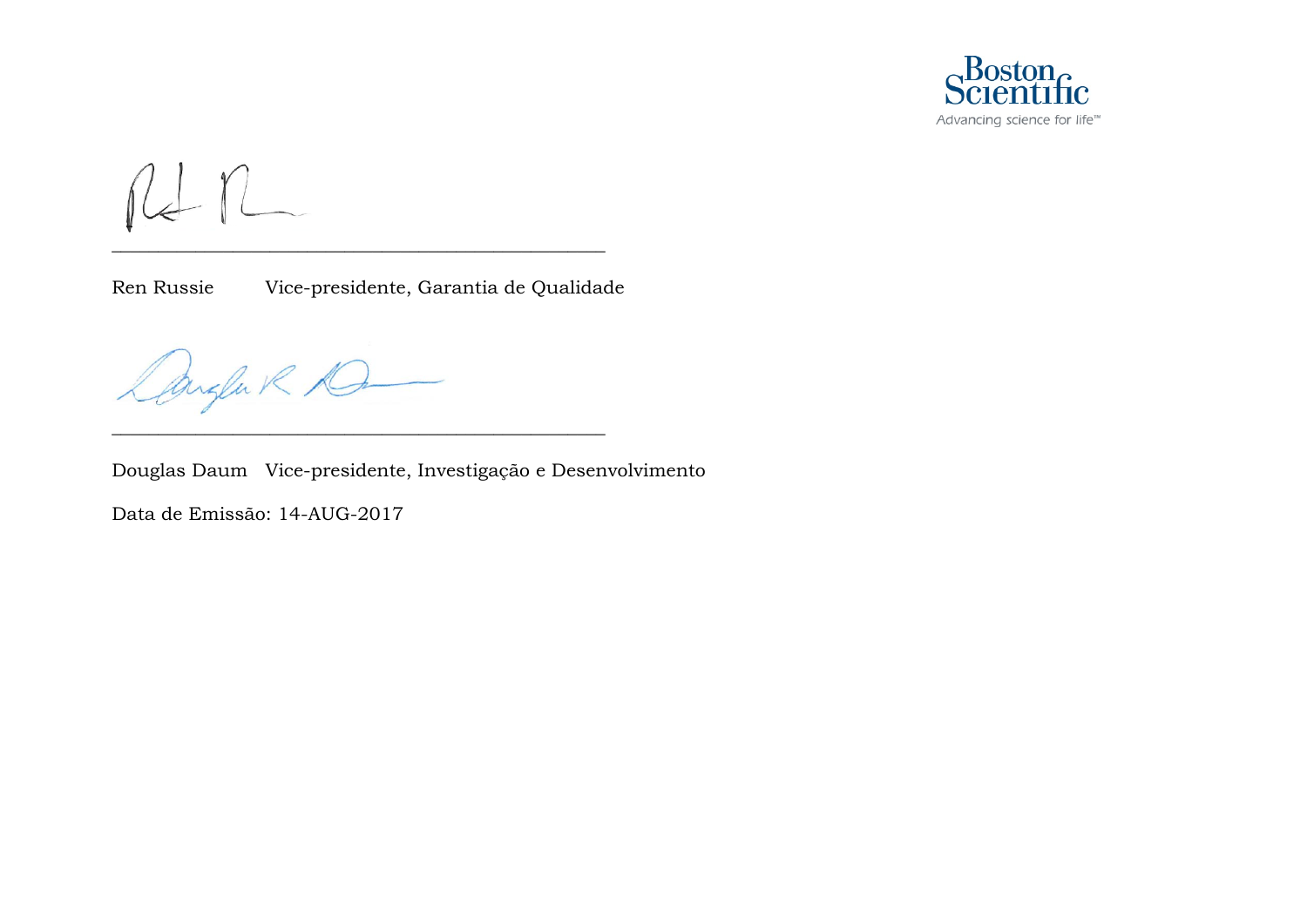

### **ΔΗΛΩΣΗ ΣΥΜΜΟΡΦΩΣΗΣ** Οδηγία 2014/53/EΕ

<span id="page-22-0"></span>Κατασκευαστής: Boston Scientific Corporation

Διεύθυνση: 300 Boston Scientific Way Marlborough, MA 01752 USA

Δηλώνουμε με αποκλειστική μας ευθύνη ότι το/τα παρακάτω μοντέλο(α) και παρελκόμενα ραδιοεξοπλισμού είναι σε συμμόρφωση με τη σχετική ενωσιακή νομοθεσία εναρμόνισης που ορίζεται στην Οδηγία 2014/53/EΕ:

### **RHYTHMIA HDx MAPPING SYSTEMTM**

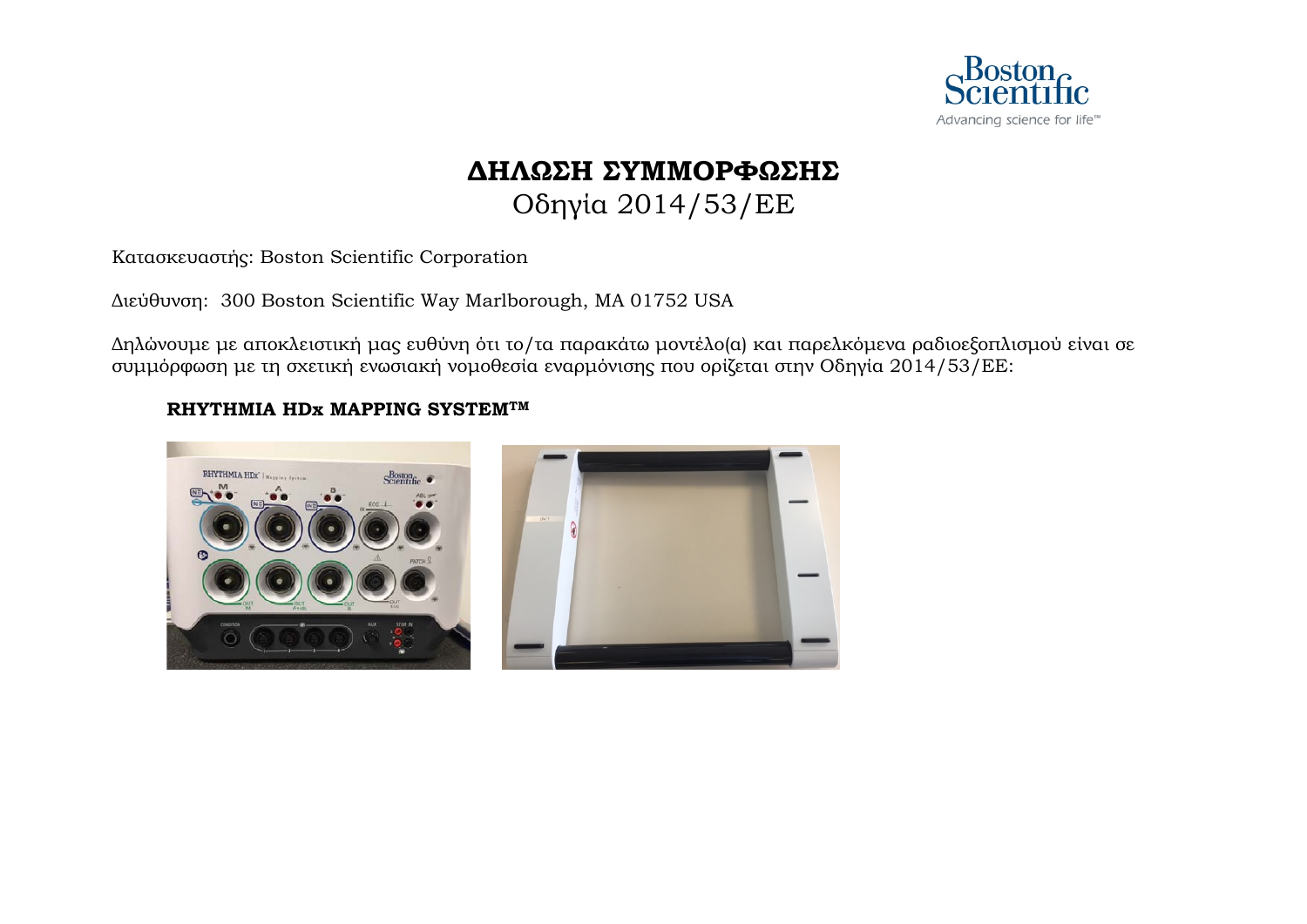

Τα σχετικά εναρμονισμένα πρότυπα ή/και οι τεχνικές προδιαγραφές που έχουν εφαρμοστεί σε σχέση με την παρούσα δήλωση συμμόρφωσης είναι:

Σχετικό Άρθρο 3.1(α):

### **EN 62311:2008**

Σχετικό Άρθρο 3.1(β):

### **ETSI EN 301 489-1 V2.1.1:2017 ETSI EN 301 489-3 V2.1.1:2017**

Σχετικό Άρθρο 3.2:

### **ETSI EN 303 454 V1.1.0:2017**

Κοινοποιημένος φορέας: Element Materials Technology

Παρέμβαση του κοινοποιημένου φορέα: Εξέταση τύπου ΕΕ

Αριθμός πιστοποιητικού: EMT17RED1027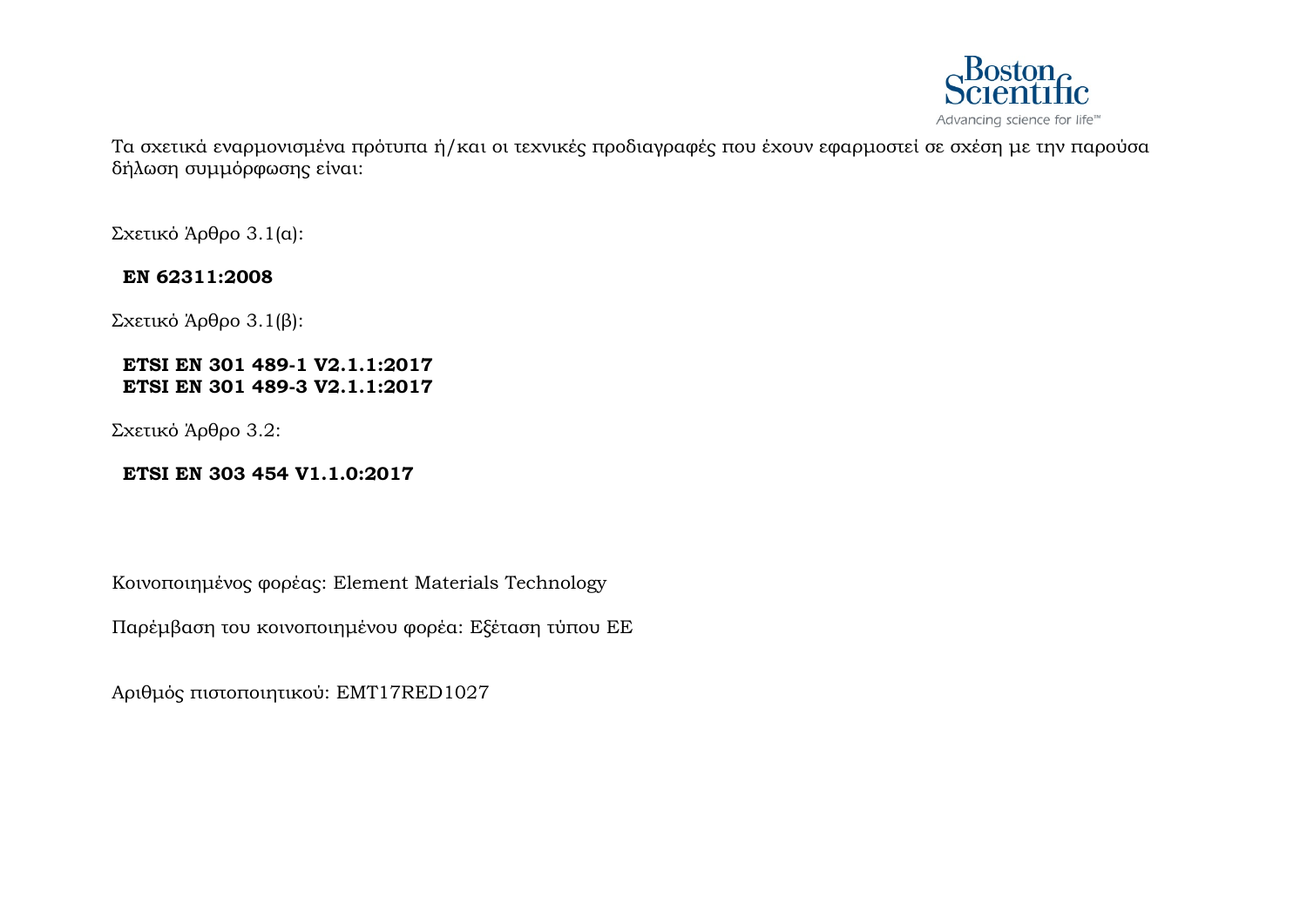

Υπεγράφη από και για λογαριασμό της Boston Scientific στην αναγραφόμενη διεύθυνση

 $\overline{\mathcal{A}}$ 

Ren Russie Αντιπρόεδρος, Διασφάλιση Ποιότητας

\_\_\_\_\_\_\_\_\_\_\_\_\_\_\_\_\_\_\_\_\_\_\_\_\_\_\_\_\_\_\_\_\_\_\_\_\_\_\_\_\_\_\_\_\_\_\_\_\_\_\_\_\_

Augla R AG

Douglas Daum Αντιπρόεδρος, Έρευνα και Ανάπτυξη Ημερομηνία Έκδοσης: 14-AUG-2017

\_\_\_\_\_\_\_\_\_\_\_\_\_\_\_\_\_\_\_\_\_\_\_\_\_\_\_\_\_\_\_\_\_\_\_\_\_\_\_\_\_\_\_\_\_\_\_\_\_\_\_\_\_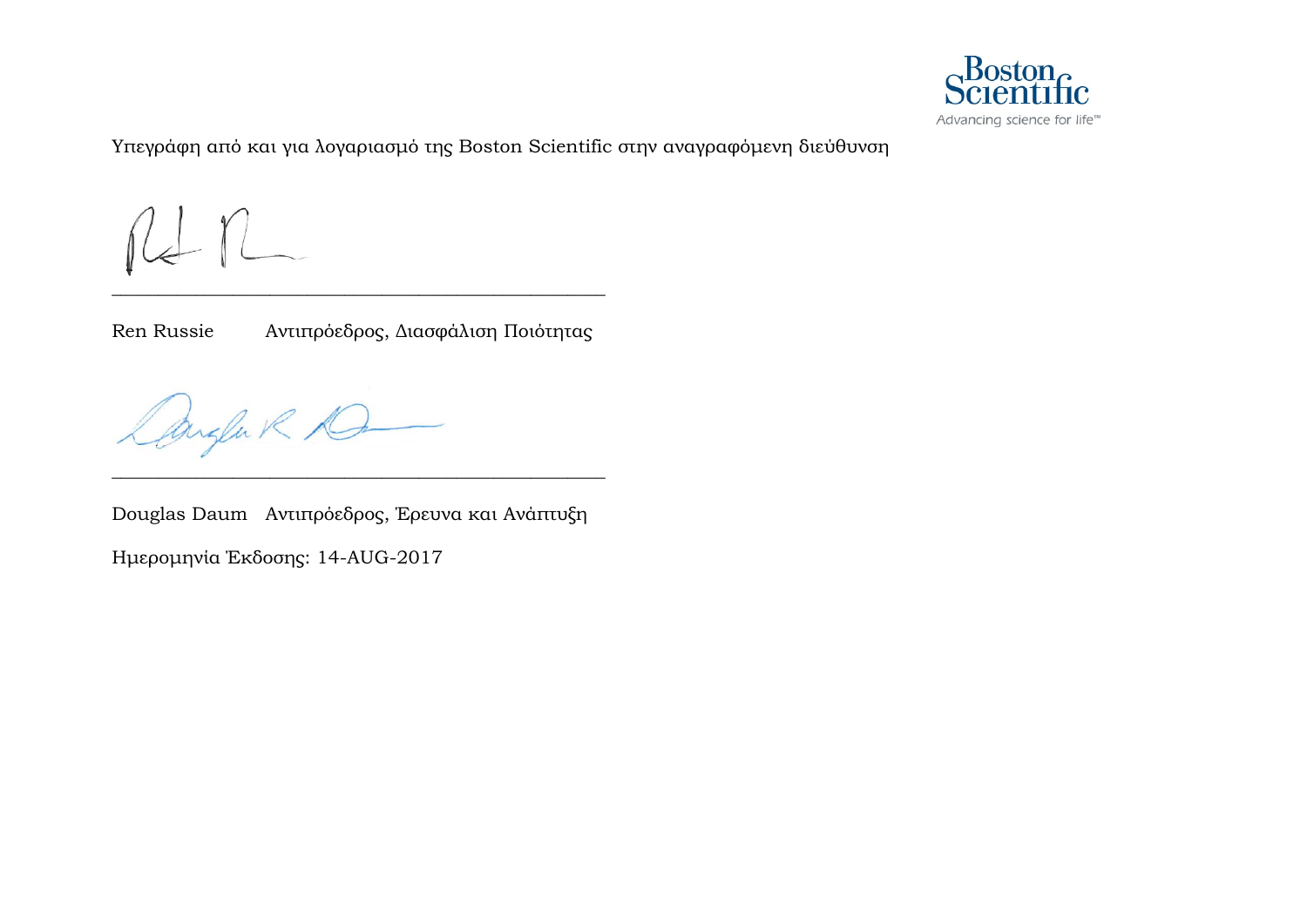

### **SAMSVARSERKLÆRING**

Direktiv 2014/53/EU

<span id="page-25-0"></span>Produsent: Boston Scientific Corporation

Adresse: 300 Boston Scientific Way Marlborough, MA 01752 USA

Vi erklærer herved på eget ansvar at følgende radioutstyrsmodell(er) og tilbehør er i samsvar med den relevante harmoniseringslovgivningen i direktiv 2014/53/EU:

### **RHYTHMIA HDx MAPPING SYSTEMTM**



De relevante harmoniserte standardene og/eller tekniske spesifikasjonene som er brukt i forbindelse med denne samsvarserklæringen, er: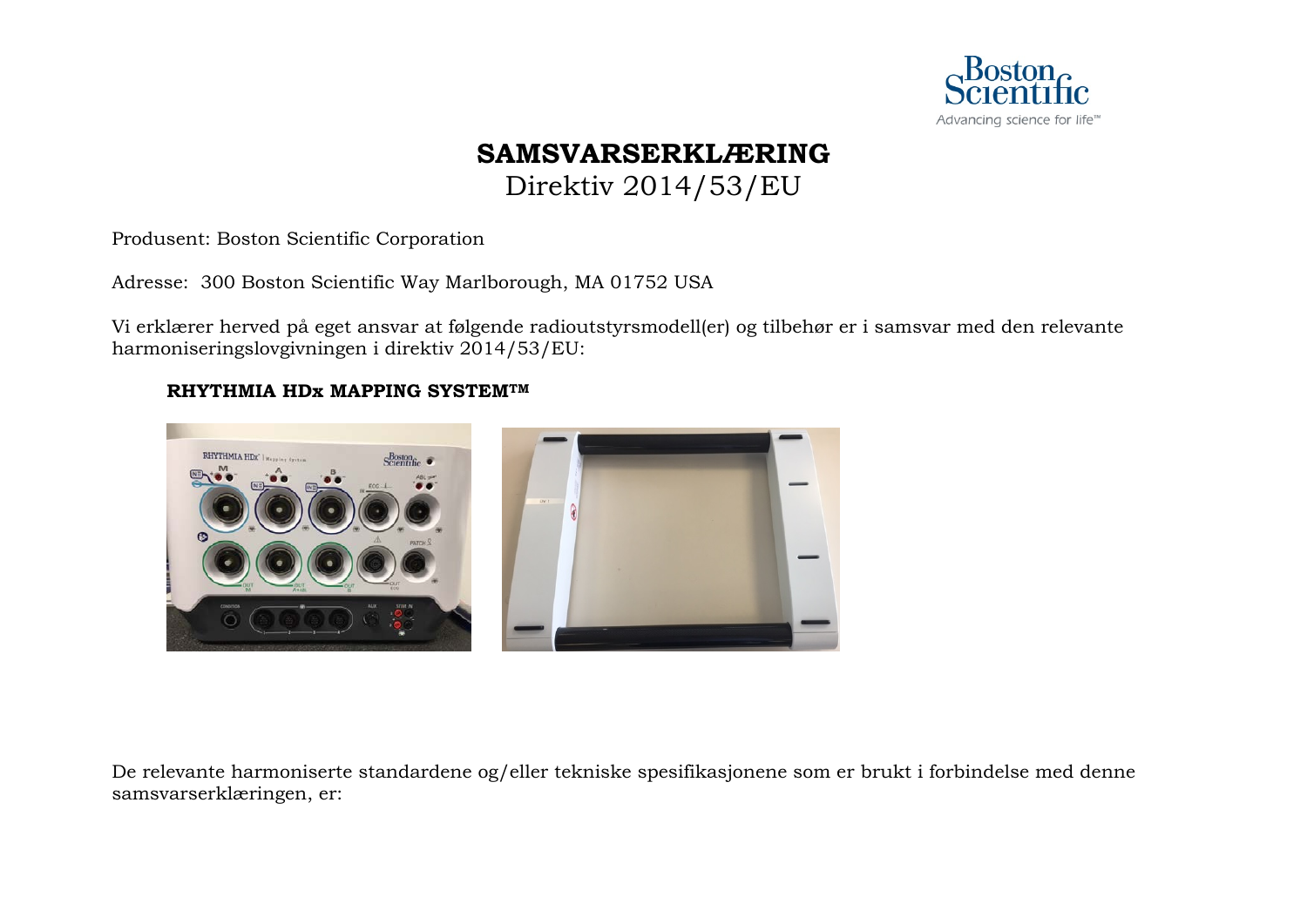

Angående artikkel 3.1(a):

### **EN 62311:2008**

Angående artikkel 3.1(b):

### **ETSI EN 301 489-1 V2.1.1:2017 ETSI EN 301 489-3 V2.1.1:2017**

Angående artikkel 3.2:

### **ETSI EN 303 454 V1.1.0:2017**

Godkjenningsorgan: Element Materials Technology

Intervensjon av godkjenningsorgan: Undersøkelse av EU-type

Sertifikatnummer: EMT17RED1027

Undertegnet for og på vegne av Boston Scientific på angitt adresse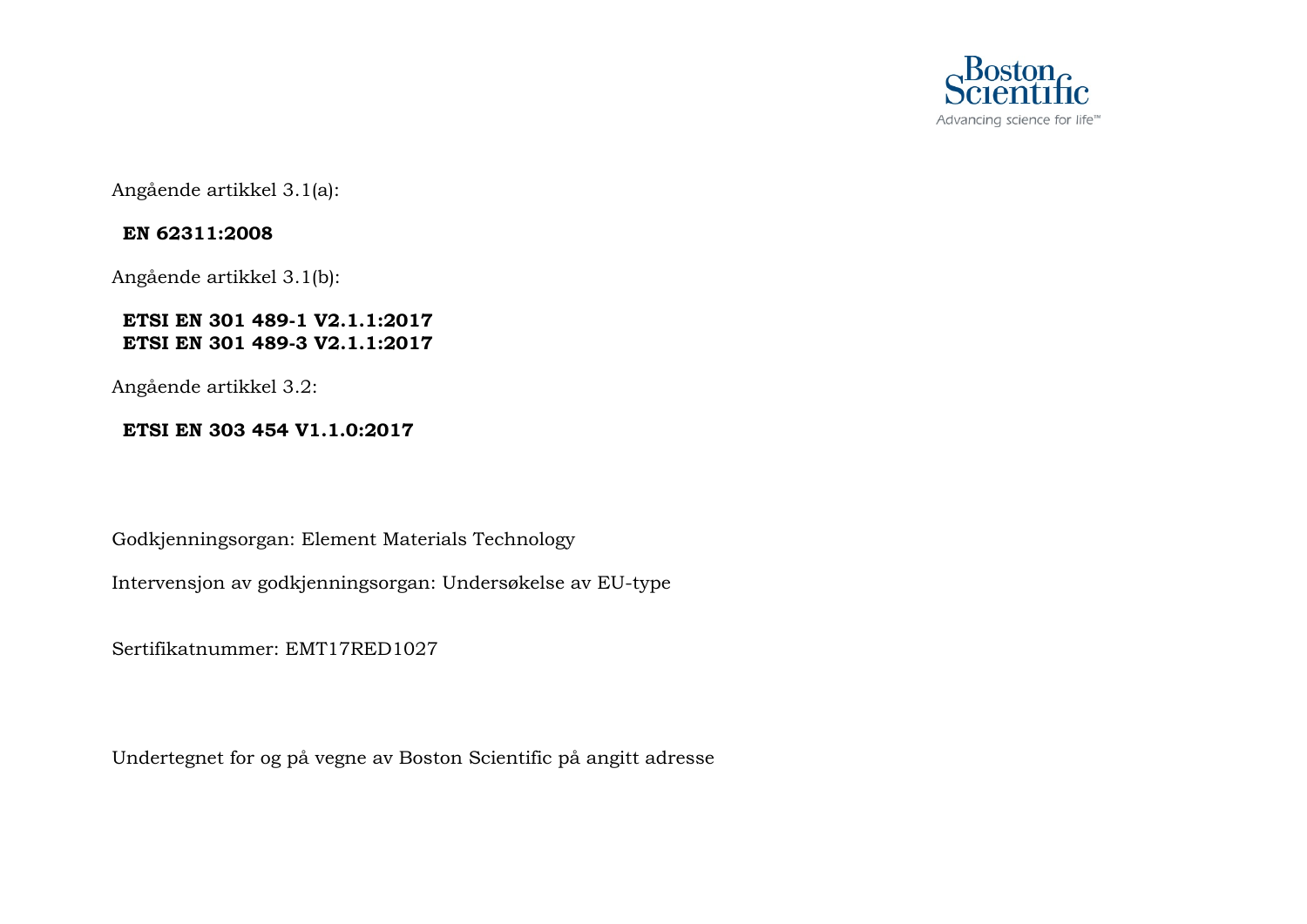

 $n n$ 

Ren Russie Visepresident, kvalitetssikring

\_\_\_\_\_\_\_\_\_\_\_\_\_\_\_\_\_\_\_\_\_\_\_\_\_\_\_\_\_\_\_\_\_\_\_\_\_\_\_\_\_\_\_\_\_\_\_\_\_\_\_\_\_

Cangler R 1G

Douglas Daum Visepresident, forskning og utvikling

\_\_\_\_\_\_\_\_\_\_\_\_\_\_\_\_\_\_\_\_\_\_\_\_\_\_\_\_\_\_\_\_\_\_\_\_\_\_\_\_\_\_\_\_\_\_\_\_\_\_\_\_\_

Utstedelsesdato: 14-AUG-2017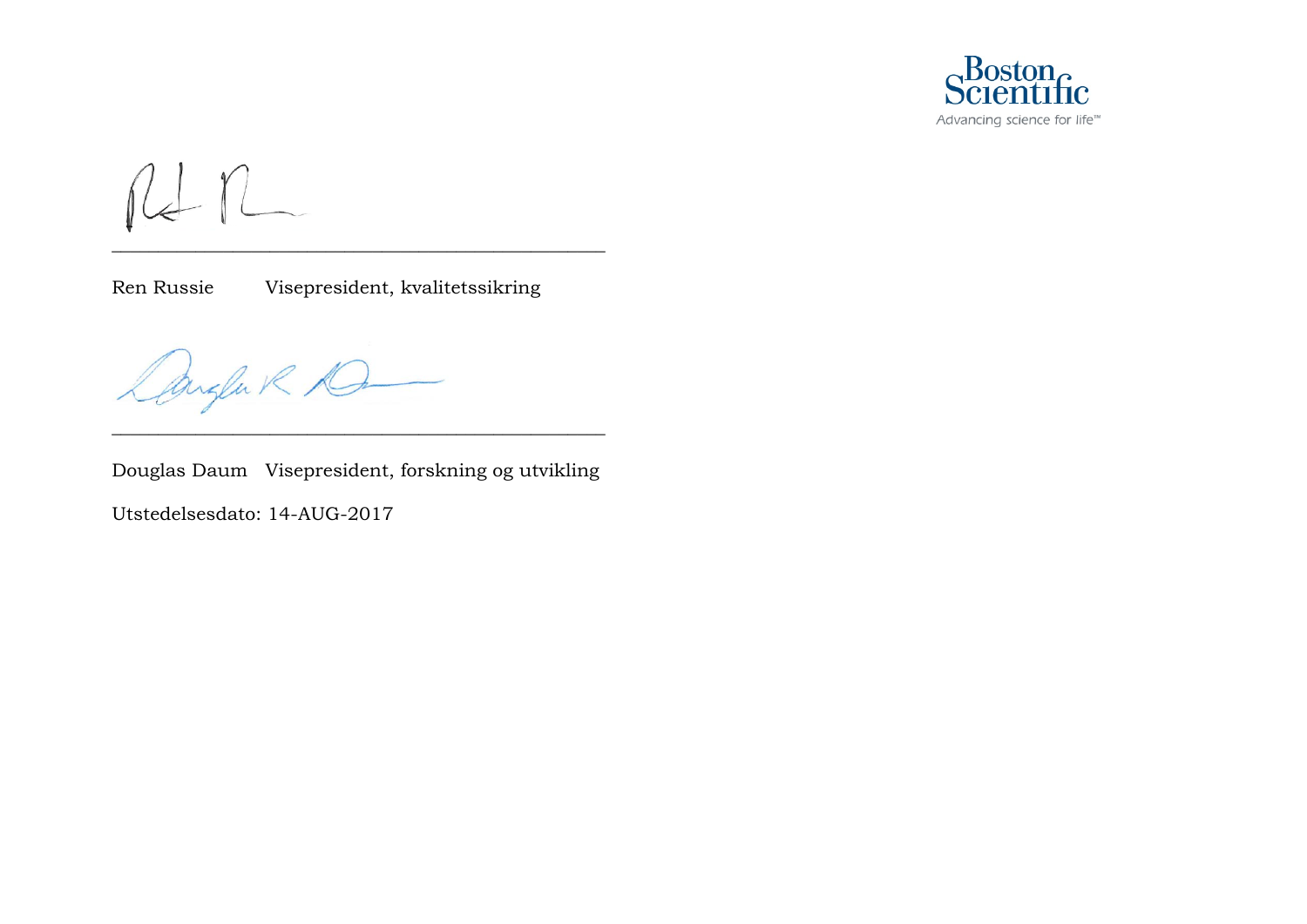

### **OVERENSSTEMMELSESERKLÆRING** Direktiv 2014/53/EU

<span id="page-28-0"></span>Producent: Boston Scientific Corporation

Adresse: 300 Boston Scientific Way Marlborough, MA 01752 USA

Vi erklærer hermed som eneansvarlige, at følgende radioudstyrsmodel(ler) og udstyr er i overensstemmelse med de relevante unionsharmoniseringsbestemmelser i direktiv 2014/53/EU:

### **RHYTHMIA HDx MAPPING SYSTEMTM**

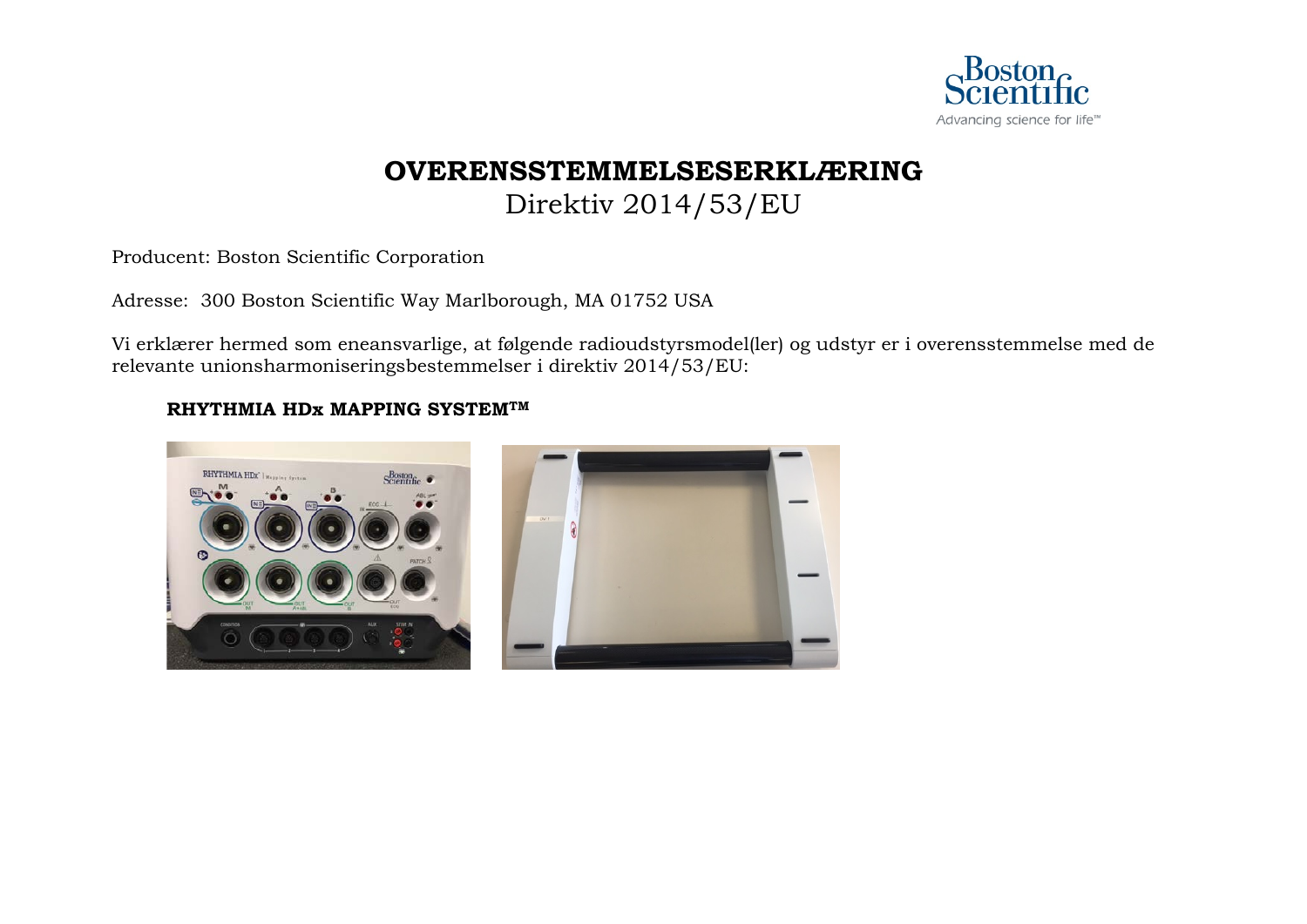

De relevante harmoniserede standarder og/eller tekniske specifikationer, der er anvendt i relation til denne overensstemmelseserklæring, er:

Hvad angår artikel 3.1(a):

### **EN 62311:2008**

Hvad angår artikel 3.1(b):

#### **ETSI EN 301 489-1 V2.1.1:2017 ETSI EN 301 489-3 V2.1.1:2017**

Hvad angår artikel 3.2:

### **ETSI EN 303 454 V1.1.0:2017**

Bemyndiget organ: Element Materials Technology

Indgriben af bemyndiget organ: EU-typeafprøvning

Certifikatnummer: EMT17RED1027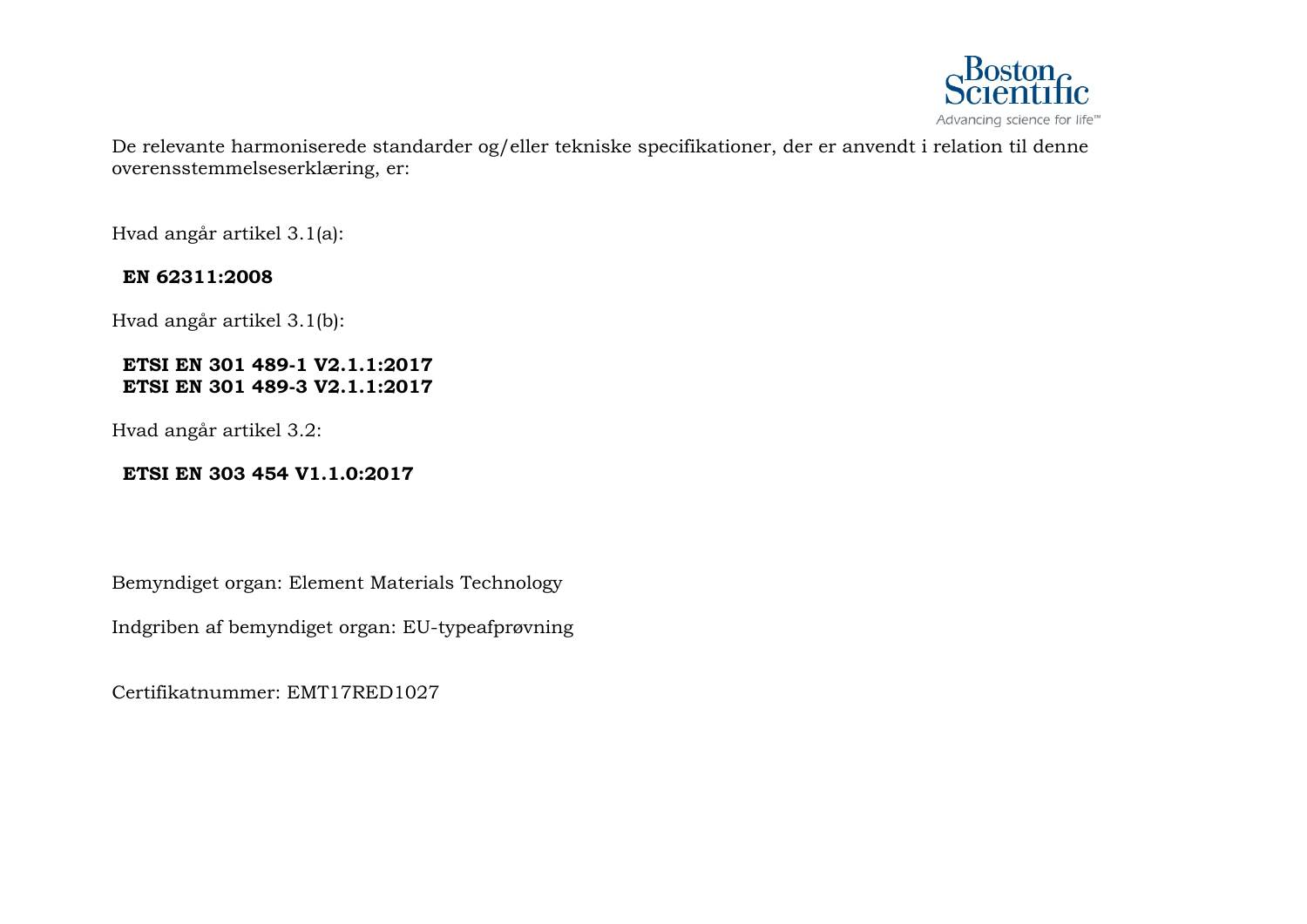

Underskrevet for og på vegne af Boston Scientific på den angivne adresse

 $R_{\pm}$ 

Ren Russie Vicedirektør, Kvalitetssikring

\_\_\_\_\_\_\_\_\_\_\_\_\_\_\_\_\_\_\_\_\_\_\_\_\_\_\_\_\_\_\_\_\_\_\_\_\_\_\_\_\_\_\_\_\_\_\_\_\_\_\_\_\_

Anglak D

Douglas Daum Vicedirektør, Forskning og udvikling

\_\_\_\_\_\_\_\_\_\_\_\_\_\_\_\_\_\_\_\_\_\_\_\_\_\_\_\_\_\_\_\_\_\_\_\_\_\_\_\_\_\_\_\_\_\_\_\_\_\_\_\_\_

Udstedelsesdato: 14-AUG-2017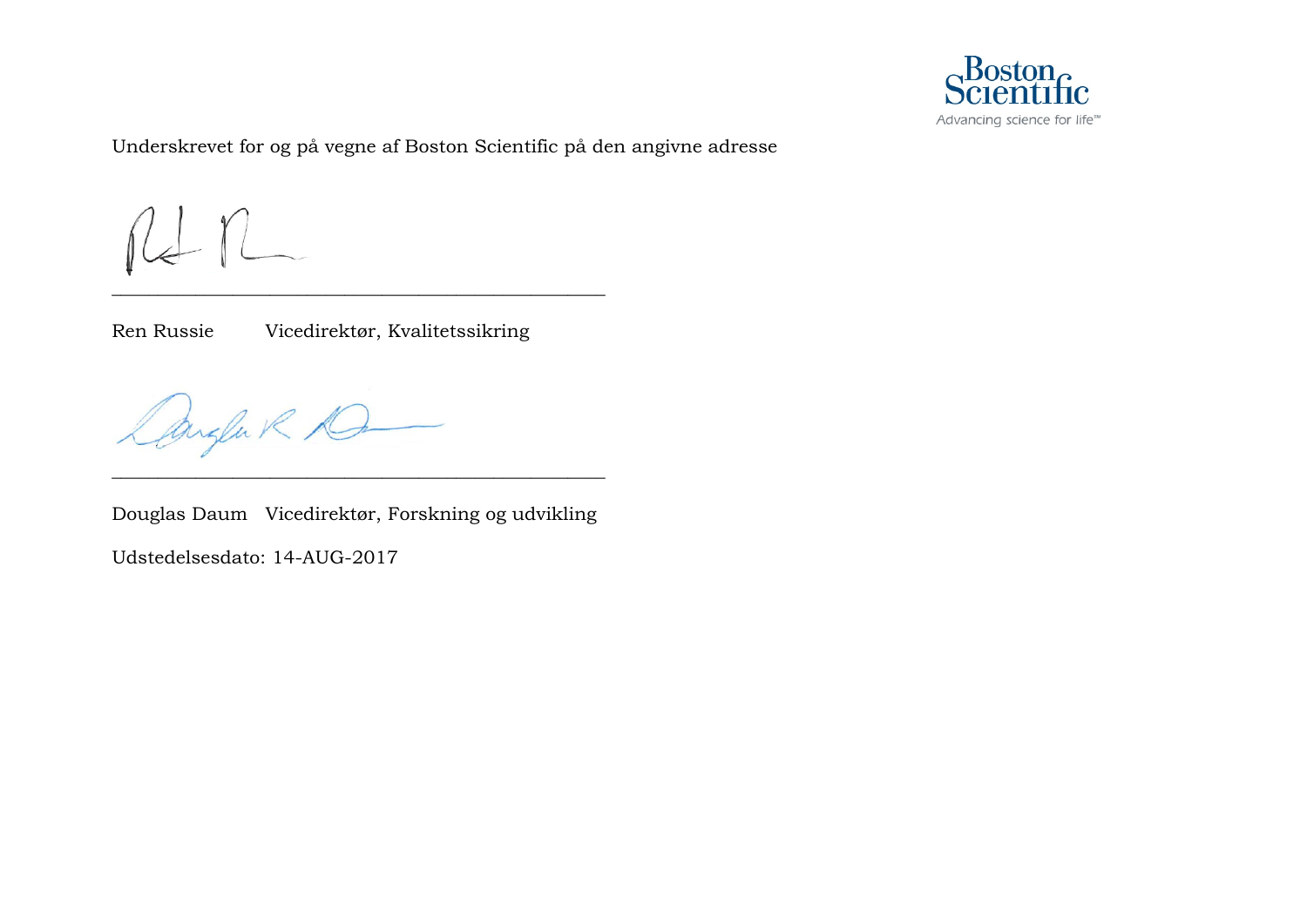

# **FÖRSÄKRAN OM ÖVERENSSTÄMMELSE**

Direktiv 2014/53/EU

<span id="page-31-0"></span>Tillverkare: Boston Scientific Corporation

Adress: 300 Boston Scientific Way Marlborough, MA 01752 USA

Vi försäkrar under eget ansvar att följande radioutrustningsmodell(er) och tillbehör överensstämmer med den relevanta unionslagstiftningen om harmonisering i direktiv 2014/53/EU:

### **RHYTHMIA HDx MAPPING SYSTEMTM**



De relevanta harmoniserade standarderna och/eller tekniska specifikationerna som har tillämpats i samband med denna försäkran om överensstämmelse är: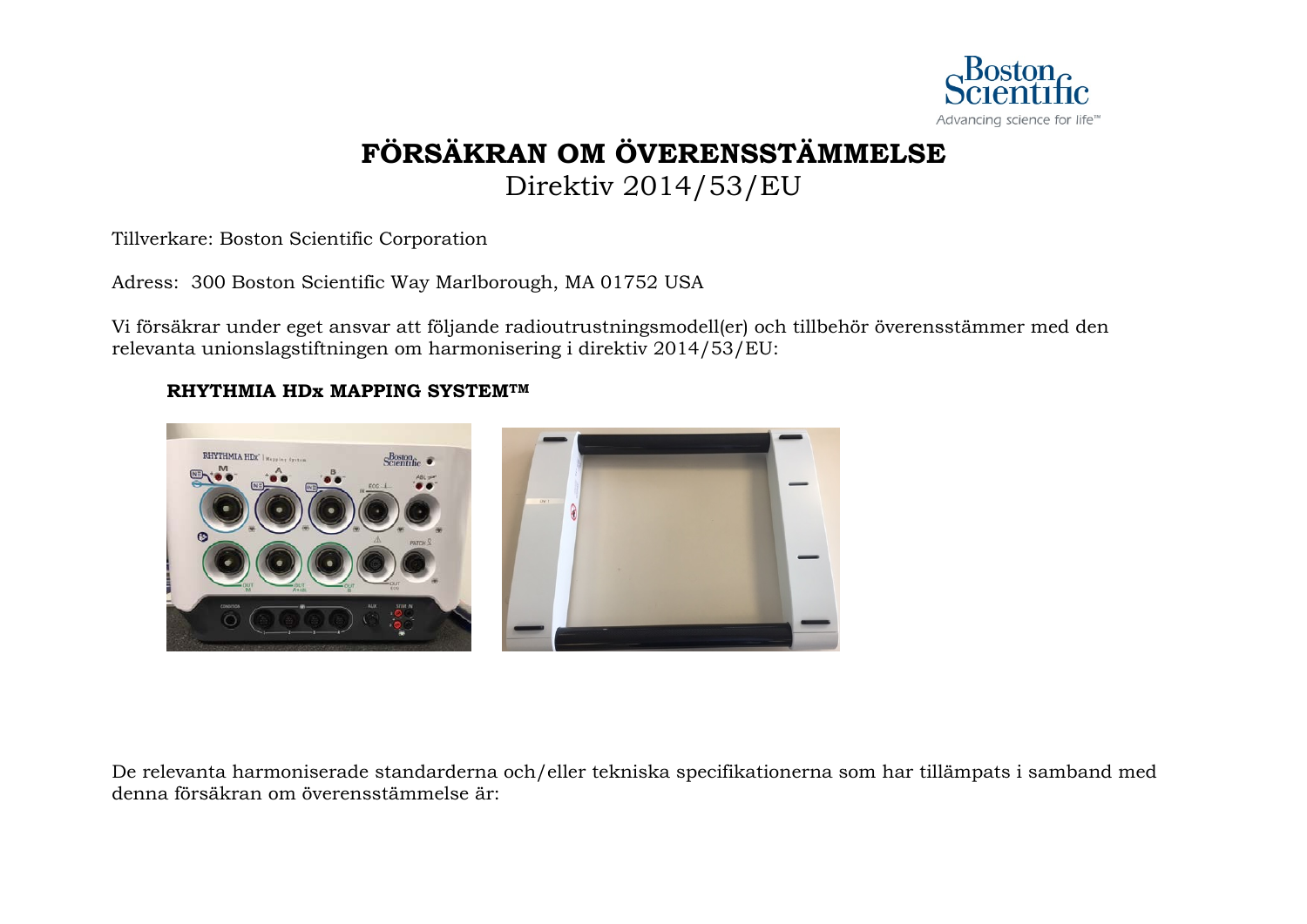

Beträffande artikel 3.1(a):

### **EN 62311:2008**

Beträffande artikel 3.1(b):

### **ETSI EN 301 489-1 V2.1.1:2017 ETSI EN 301 489-3 V2.1.1:2017**

Beträffande artikel 3.2:

### **ETSI EN 303 454 V1.1.0:2017**

Anmält organ: Element Materials Technology

Bedömning av anmält organ: EU-undersökning

Certifikatnummer: EMT17RED1027

Undertecknat på uppdrag av Boston Scientific med kontor på angiven adress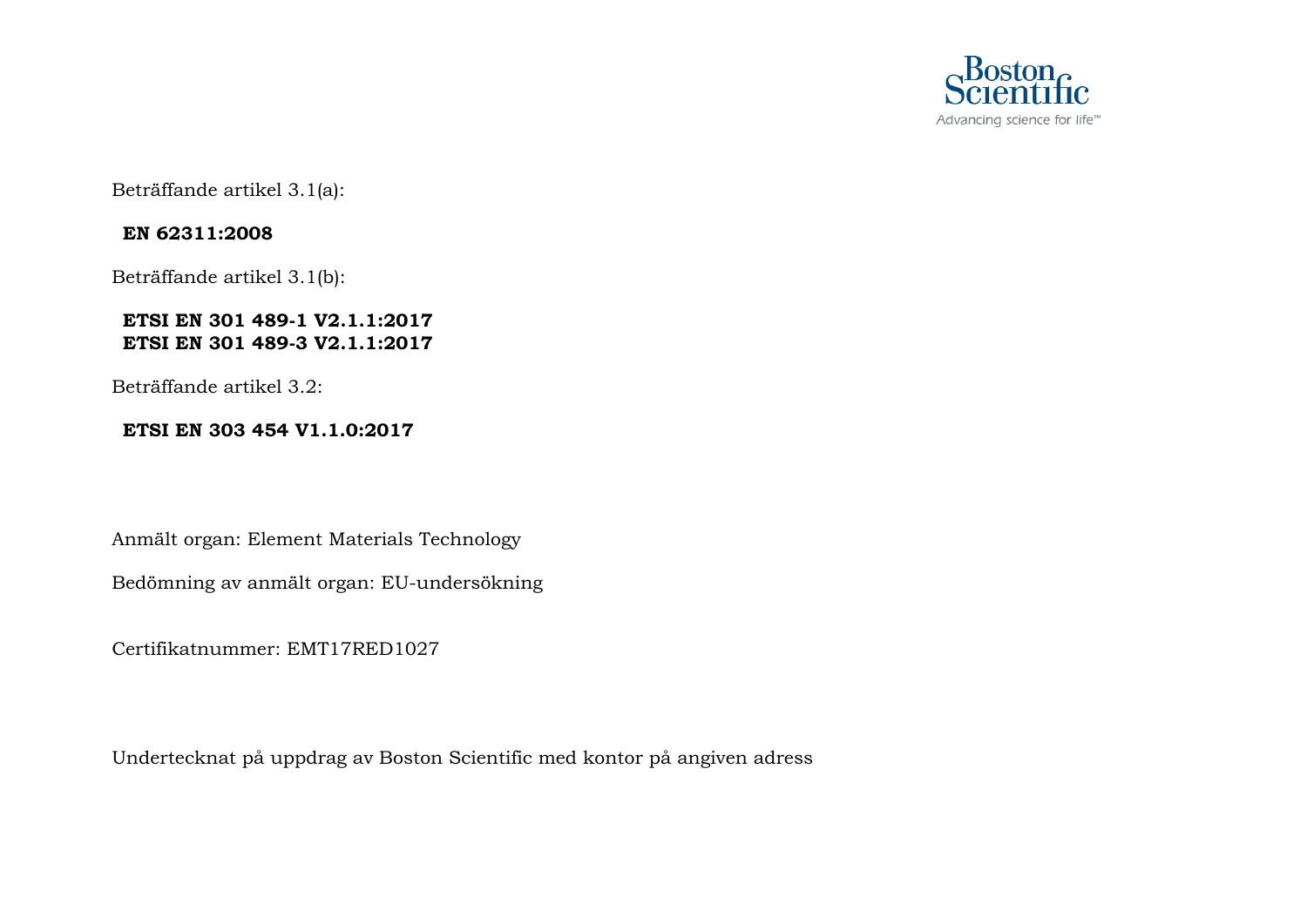

 $n+n$ 

Ren Russie Vice VD, Kvalitetssäkring

Dangen R D

Douglas Daum Vice VD, Forskning och utveckling

\_\_\_\_\_\_\_\_\_\_\_\_\_\_\_\_\_\_\_\_\_\_\_\_\_\_\_\_\_\_\_\_\_\_\_\_\_\_\_\_\_\_\_\_\_\_\_\_\_\_\_\_\_

\_\_\_\_\_\_\_\_\_\_\_\_\_\_\_\_\_\_\_\_\_\_\_\_\_\_\_\_\_\_\_\_\_\_\_\_\_\_\_\_\_\_\_\_\_\_\_\_\_\_\_\_\_

Utfärdad: 14-AUG-2017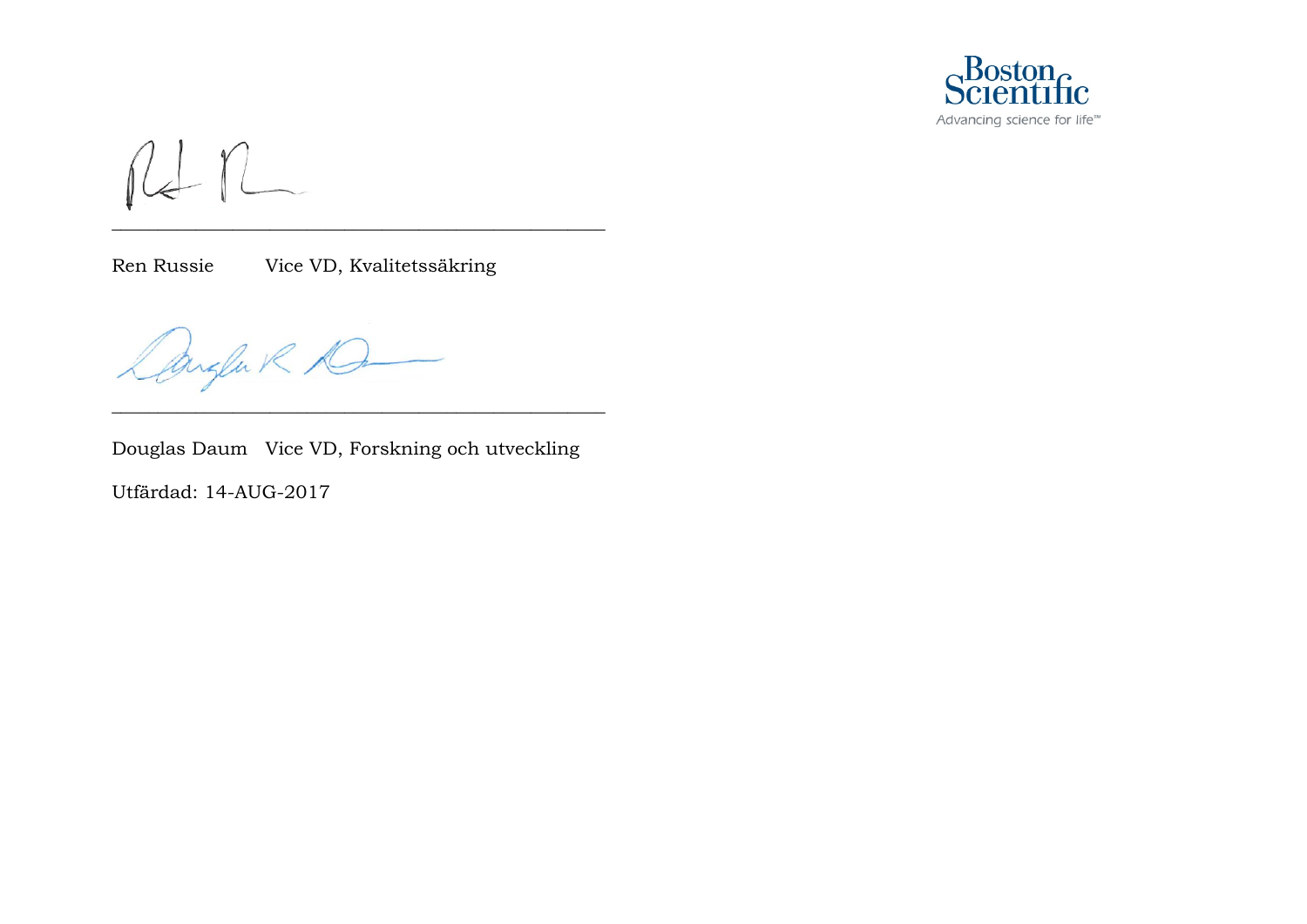

### **DEKLARACJA ZGODNOŚCI** Dyrektywa 2014/53/UE

<span id="page-34-0"></span>Wytwórca: Boston Scientific Corporation

Adres: 300 Boston Scientific Way Marlborough, MA 01752 USA

Deklarujemy naszą wyłączną odpowiedzialność, że następujący(e) model(e) i akcesoria urządzeń radiowych są zgodne z odpowiednimi przepisami harmonizacyjnymi Unii w Dyrektywie 2014/53/UE:

### **RHYTHMIA HDx MAPPING SYSTEMTM**



Odpowiednie zharmonizowane normy i/lub dane techniczne, które zastosowano w związku z niniejszą deklaracją zgodności to: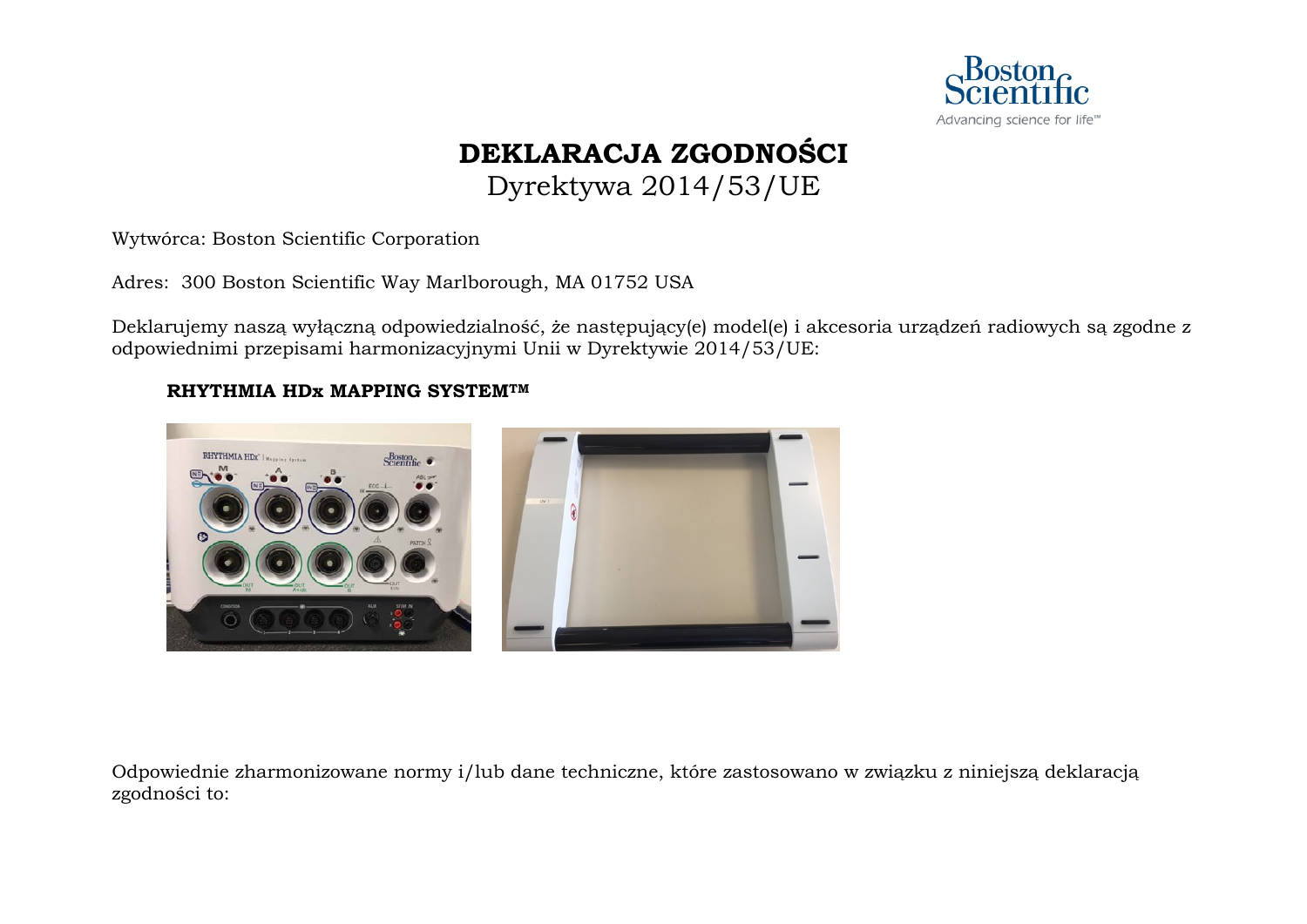

Dotyczy artykułu 3.1(a):

### **EN 62311:2008**

Dotyczy artykułu 3.1(b):

### **ETSI EN 301 489-1 V2.1.1:2017 ETSI EN 301 489-3 V2.1.1:2017**

Dotyczy artykułu 3.2:

### **ETSI EN 303 454 V1.1.0:2017**

Jednostka notyfikowana: Element Materials Technology

Interwencja jednostki notyfikowanej: Badanie typu UE

Numer certyfikatu: EMT17RED1027

Podpisano dla i w imieniu firmy Boston Scientific pod podanym adresem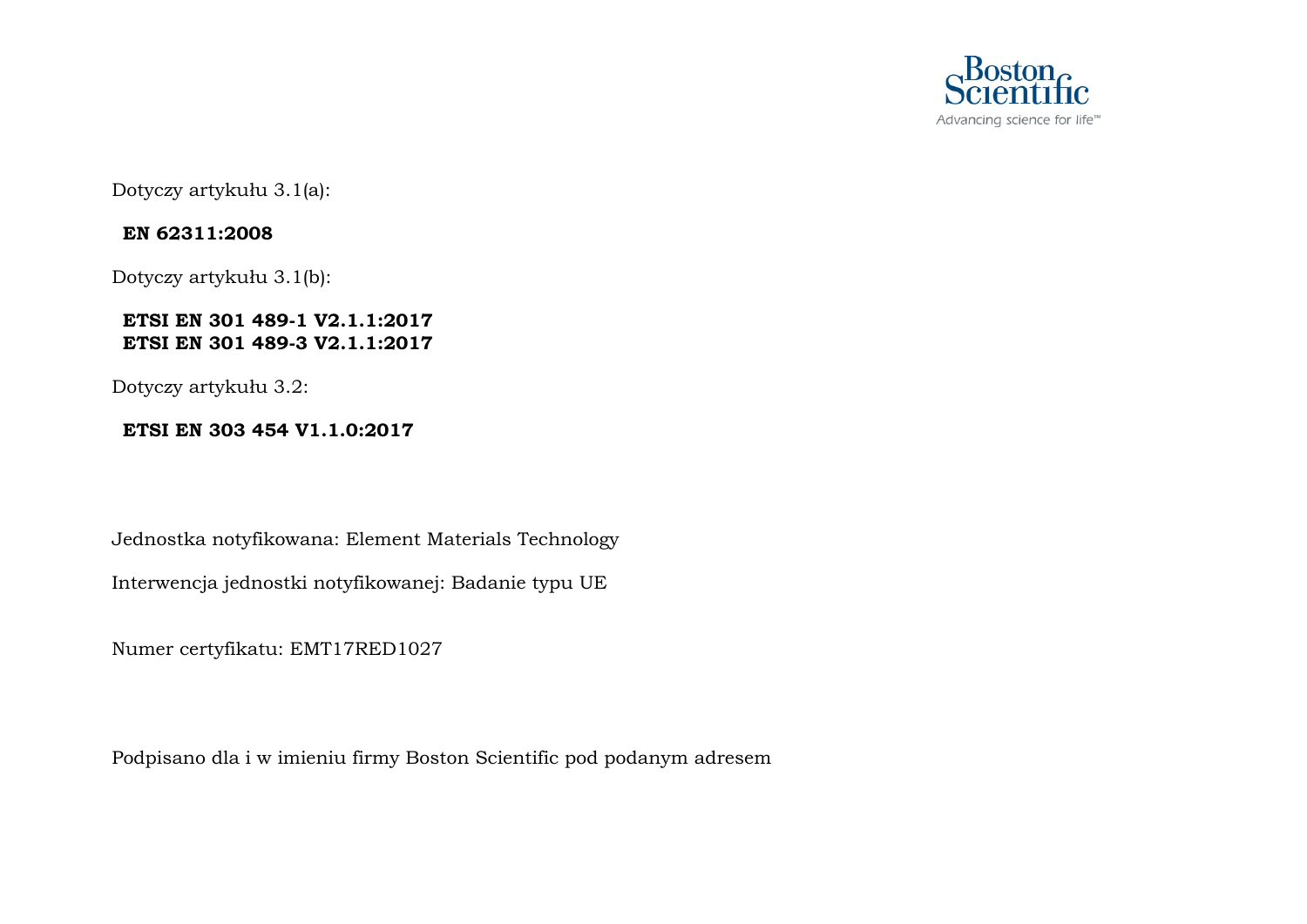

RIn

Ren Russie Wiceprezes, Zapewnienie Jakości

\_\_\_\_\_\_\_\_\_\_\_\_\_\_\_\_\_\_\_\_\_\_\_\_\_\_\_\_\_\_\_\_\_\_\_\_\_\_\_\_\_\_\_\_\_\_\_\_\_\_\_\_\_

\_\_\_\_\_\_\_\_\_\_\_\_\_\_\_\_\_\_\_\_\_\_\_\_\_\_\_\_\_\_\_\_\_\_\_\_\_\_\_\_\_\_\_\_\_\_\_\_\_\_\_\_\_

Angla R R

Douglas Daum Wiceprezes, Badania i Rozwój

Data wydania: 14-AUG-2017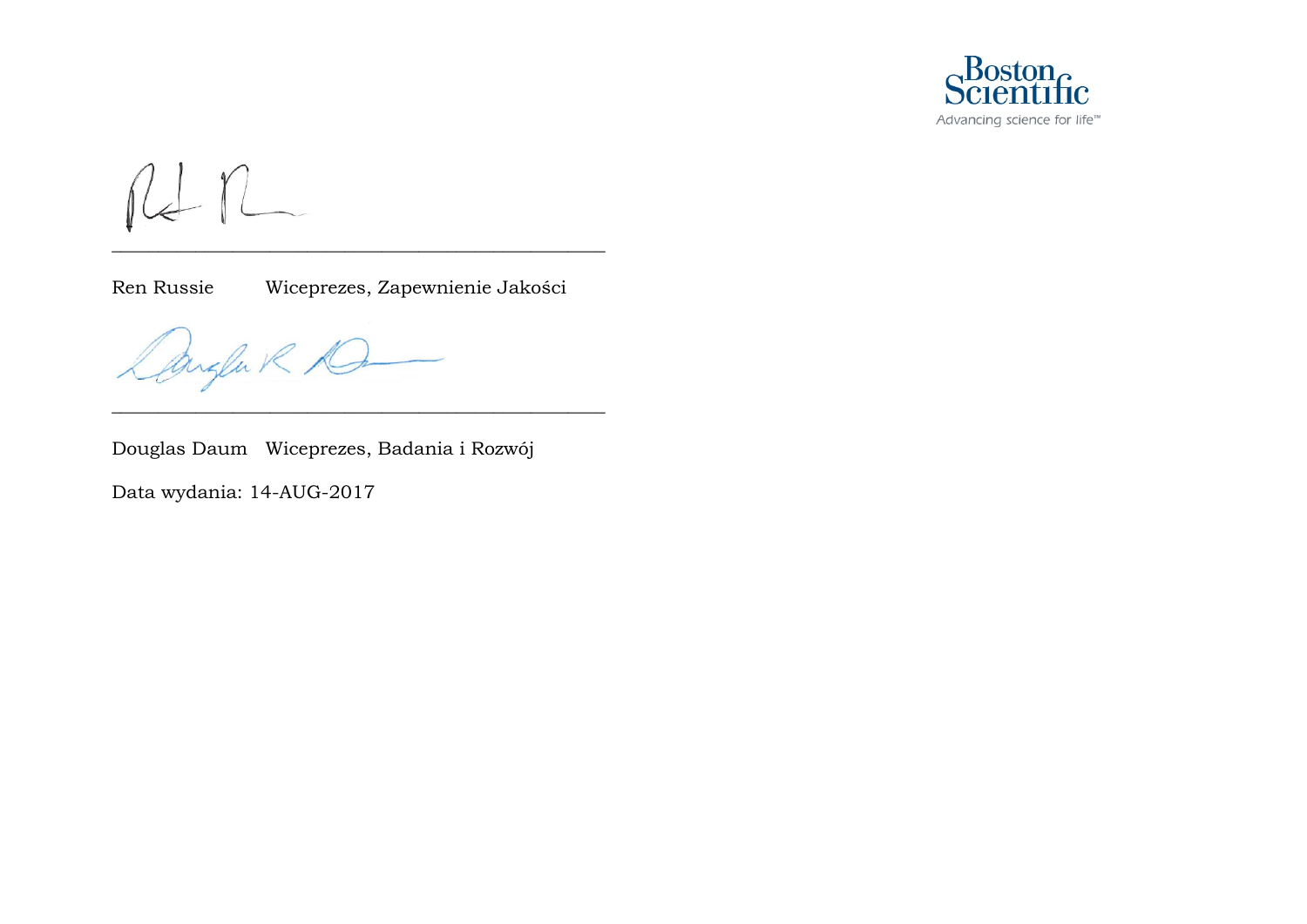

### **VYHLÁSENIE O ZHODE** Smernica 2014/53/EÚ

<span id="page-37-0"></span>Výrobca: Boston Scientific Corporation

Adresa: 300 Boston Scientific Way Marlborough, MA 01752 USA

Vyhlasujeme na svoju vlastnú zodpovednosť, že nasledujúce modely a príslušenstvo rádiových zariadení sú v súlade s príslušnými harmonizačnými právnymi predpismi Únie v smernici 2014/53/EÚ:

### **MAPOVACÍ SYSTÉM RHYTHMIA HDxTM**



Príslušné harmonizované normy a/alebo technické špecifikácie, ktoré sa použili v súvislosti s týmto vyhlásením o zhode, sú: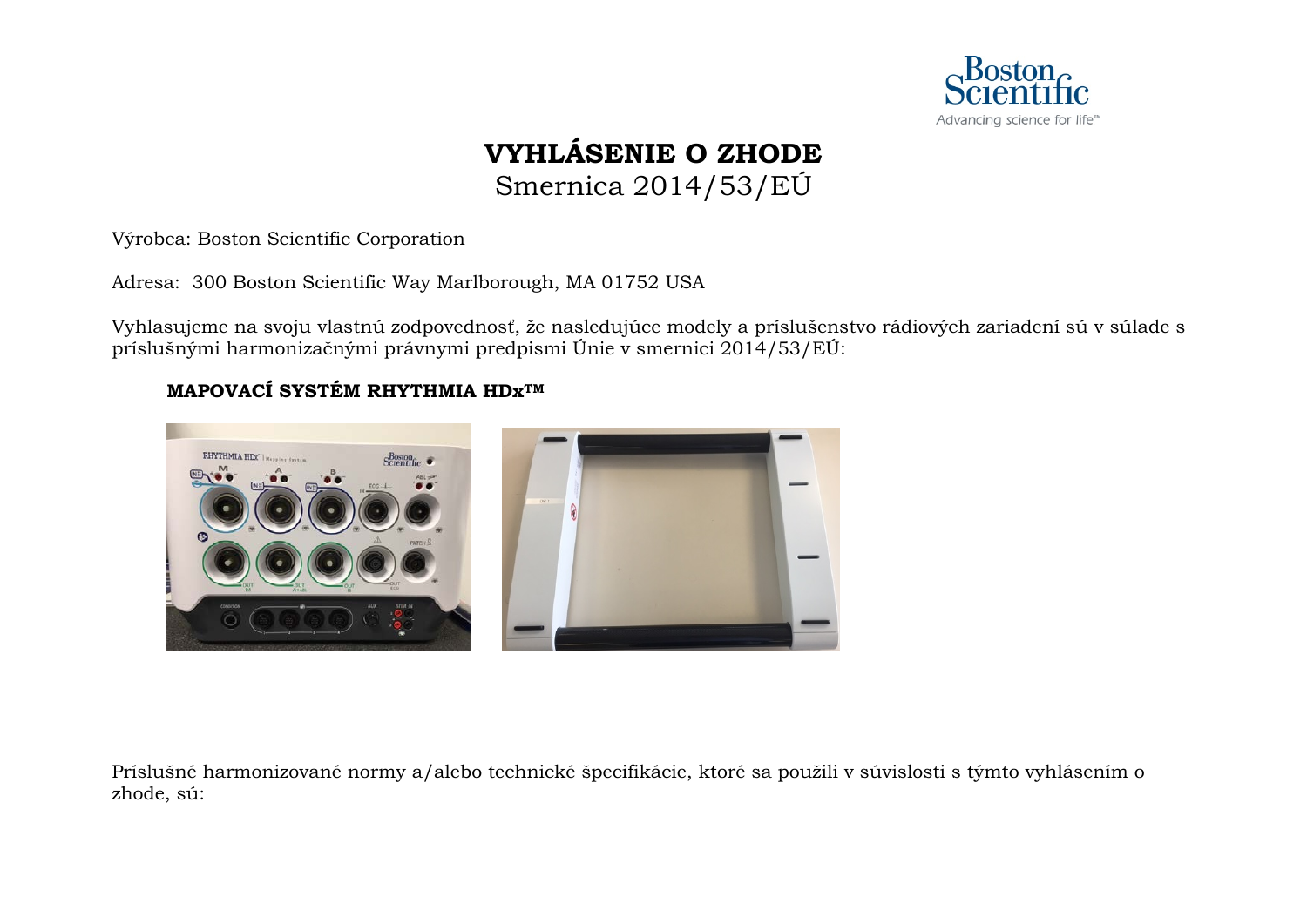

Ohľadne článku 3.1(a):

### **EN 62311:2008**

Ohľadne článku 3.1(b):

### **ETSI EN 301 489-1 V2.1.1:2017 ETSI EN 301 489-3 V2.1.1:2017**

Ohľadne článku 3.2:

### **ETSI EN 303 454 V1.1.0:2017**

Notifikovaný orgán: Element Materials Technology

Intervencia notifikovaného orgánu: Typová skúška EÚ

Číslo osvedčenia: EMT17RED1027

Podpísané za a v mene spoločnosti Boston Scientific na uvedenej adrese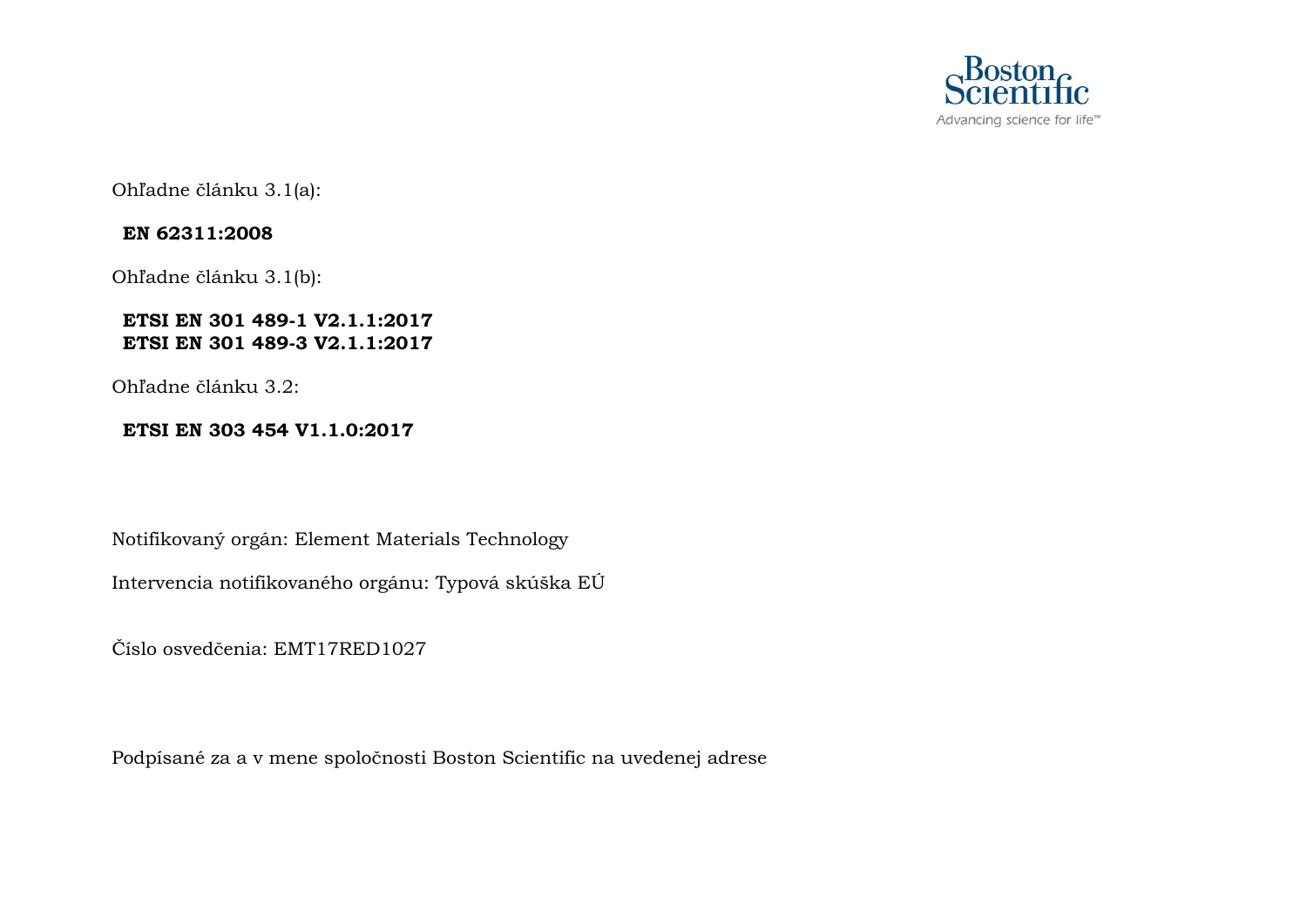

RIn

Ren Russie Viceprezident pre zabezpečovanie kvality

\_\_\_\_\_\_\_\_\_\_\_\_\_\_\_\_\_\_\_\_\_\_\_\_\_\_\_\_\_\_\_\_\_\_\_\_\_\_\_\_\_\_\_\_\_\_\_\_\_\_\_\_\_

Anglak K

Douglas Daum Viceprezident pre výskum a vývoj

\_\_\_\_\_\_\_\_\_\_\_\_\_\_\_\_\_\_\_\_\_\_\_\_\_\_\_\_\_\_\_\_\_\_\_\_\_\_\_\_\_\_\_\_\_\_\_\_\_\_\_\_\_

Dátum výdaja: 14-AUG-2017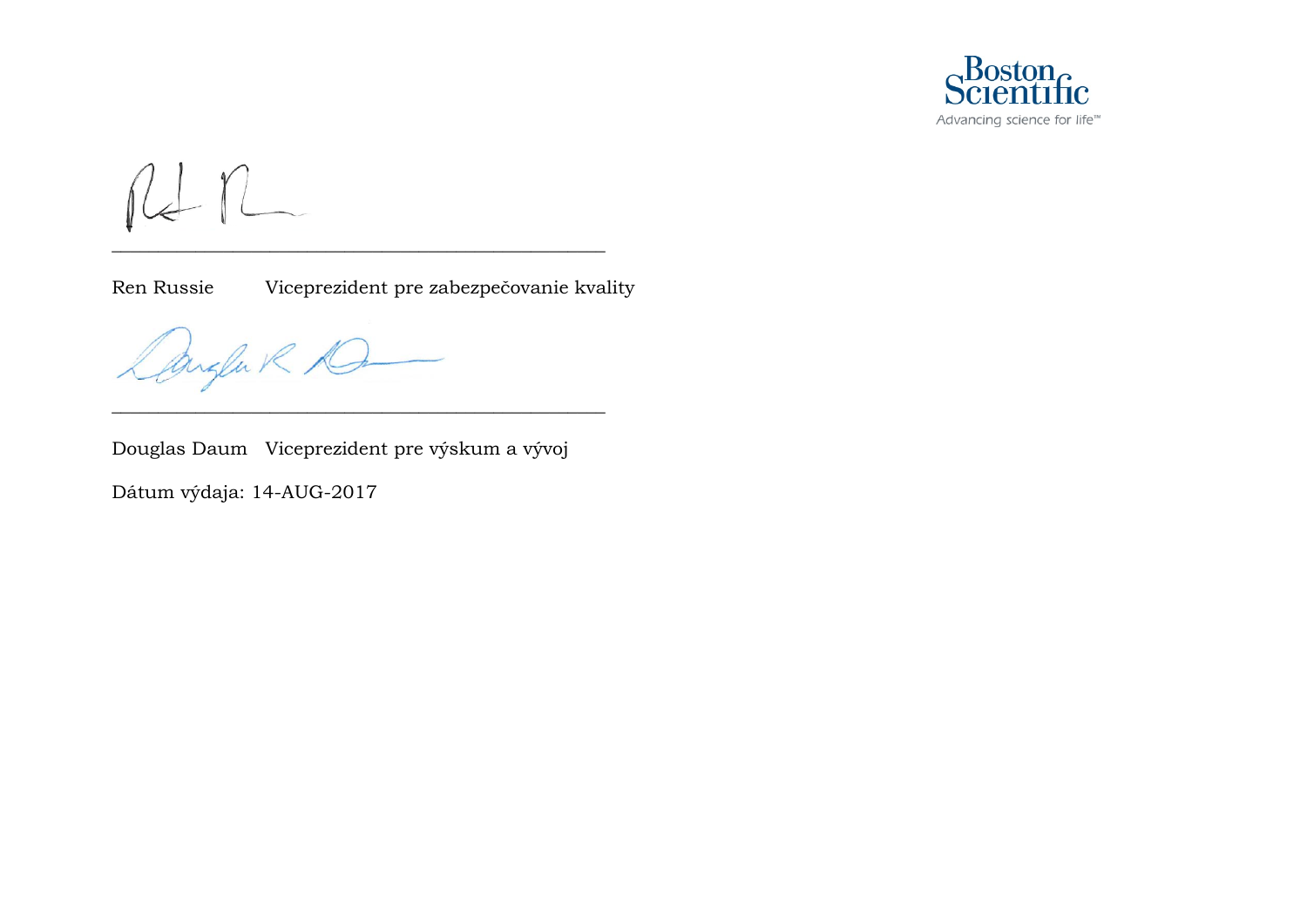

## **PROHLÁŠENÍ O SHODĚ** Směrnice 2014/53/EU

<span id="page-40-0"></span>Výrobce: Boston Scientific Corporation

Adresa: 300 Boston Scientific Way Marlborough, MA 01752 USA

Na vlastní odpovědnost prohlašujeme, že následující model(y) radiofrekvenčních zařízení a příslušenství jsou v souladu s příslušnými harmonizačními právními předpisy Unie, jak uvádí směrnice 2014/53/EU:

### **RHYTHMIA HDx MAPPING SYSTEMTM**



Příslušné harmonizované normy a/nebo technické požadavky, které byly použity v souvislosti s tímto prohlášením o shodě, jsou: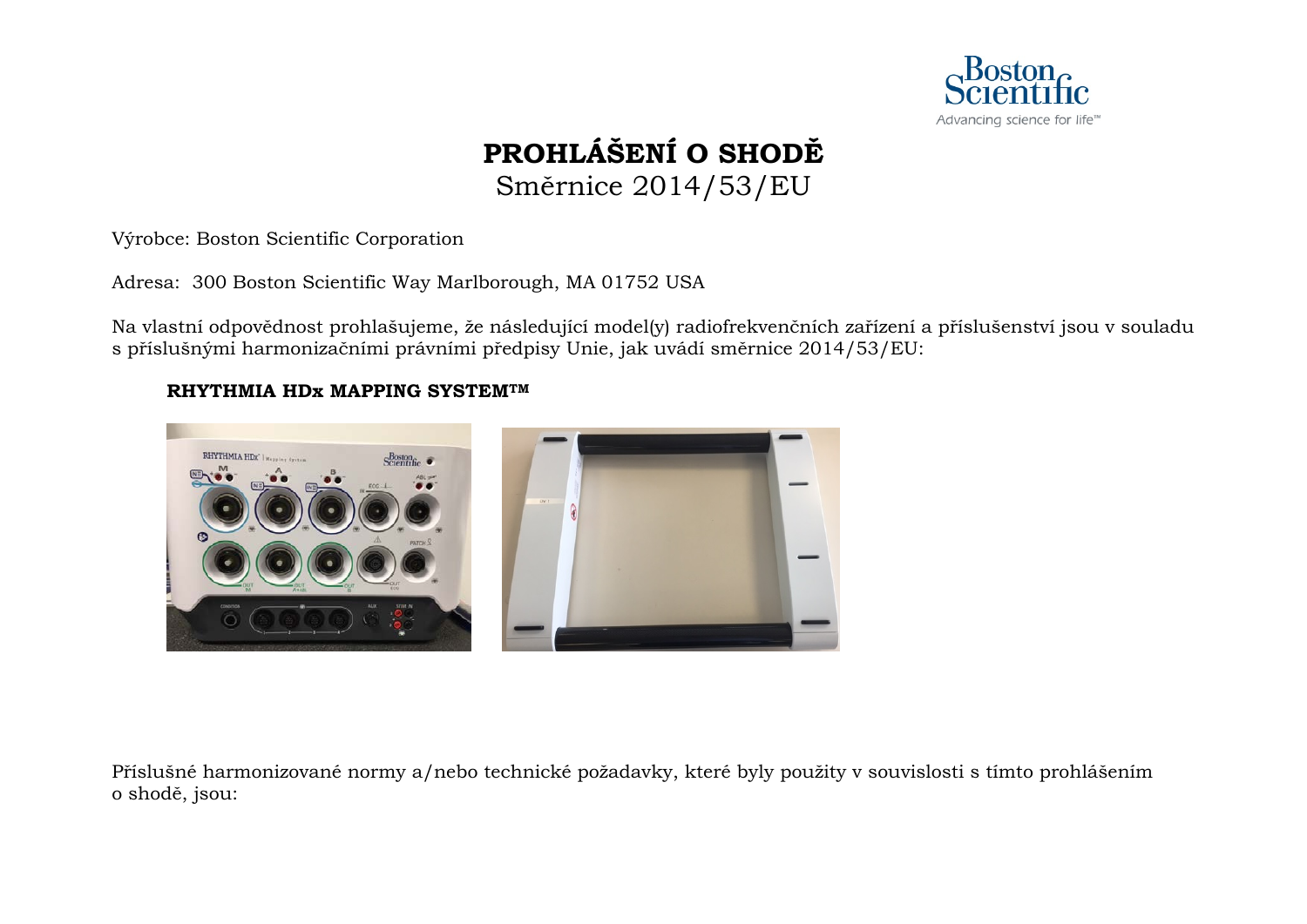

Co se týče článku 3.1(a):

### **EN 62311:2008**

Co se týče článku 3.1(b):

### **ETSI EN 301 489-1 V2.1.1:2017 ETSI EN 301 489-3 V2.1.1:2017**

Co se týče článku 3.2:

### **ETSI EN 303 454 V1.1.0:2017**

Notifikovaný orgán: Element Materials Technology

Zásah notifikovaného orgánu: Přezkoušení typu EU

Číslo certifikátu: EMT17RED1027

Podepsáno za a jménem společnosti Boston Scientific na uvedené adrese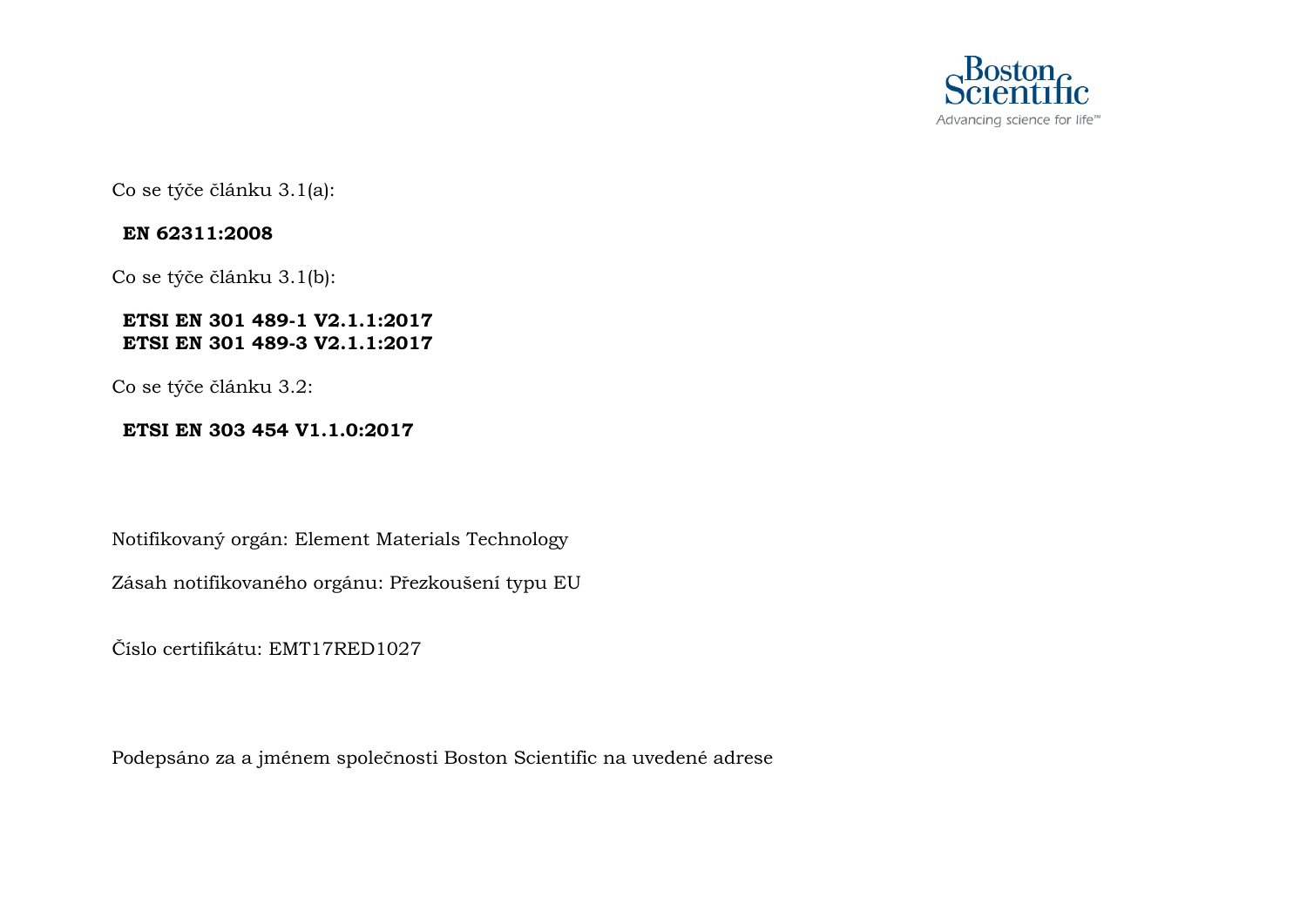

 $n n$ 

Ren Russie Viceprezident oddělení zajištění kvality

\_\_\_\_\_\_\_\_\_\_\_\_\_\_\_\_\_\_\_\_\_\_\_\_\_\_\_\_\_\_\_\_\_\_\_\_\_\_\_\_\_\_\_\_\_\_\_\_\_\_\_\_\_

\_\_\_\_\_\_\_\_\_\_\_\_\_\_\_\_\_\_\_\_\_\_\_\_\_\_\_\_\_\_\_\_\_\_\_\_\_\_\_\_\_\_\_\_\_\_\_\_\_\_\_\_\_

Dangen R D

Douglas Daum Viceprezident oddělení pro výzkum a vývoj Datum vydání: 14-AUG-2017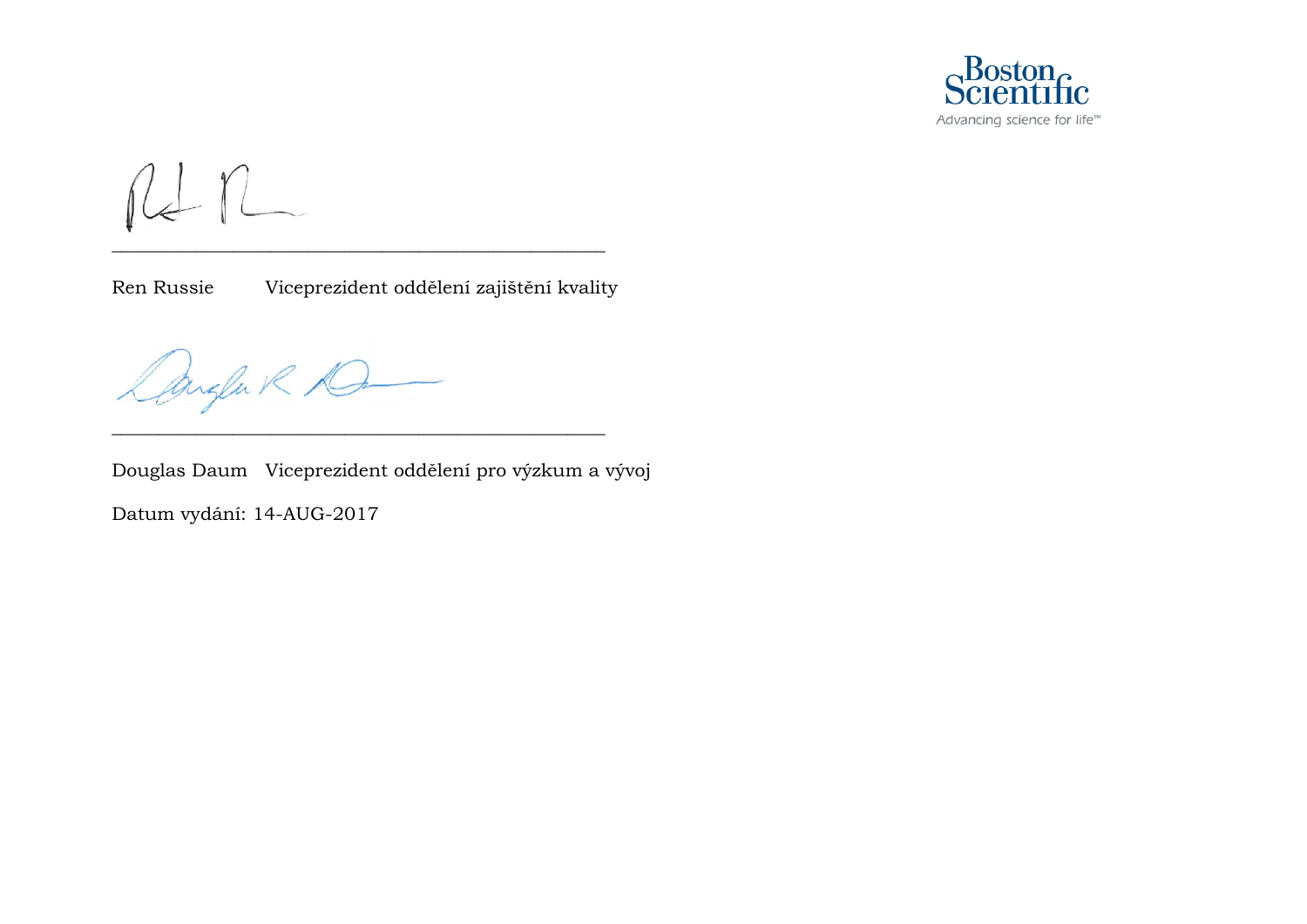

## **MEGFELELŐSÉGI NYILATKOZAT**

2014/53/EU irányelv

<span id="page-43-0"></span>Gyártó: Boston Scientific Corporation

Cím: 300 Boston Scientific Way Marlborough, MA 01752 USA

Teljes felelősséggel kijelentjük, hogy az itt felsorolt rádiókészülék(ek) és tartozékaik megfelelnek a rájuk vonatkozó, a 2014/53/EU irányelvben rögzített Uniós harmonizációs jogszabályoknak:

### **RHYTHMIA HDx MAPPING SYSTEMTM**



A jelen megfelelőség nyilatkozat vonatkozásában alkalmazott megfelelő harmonizált szabványok és/vagy műszaki előírások a következők: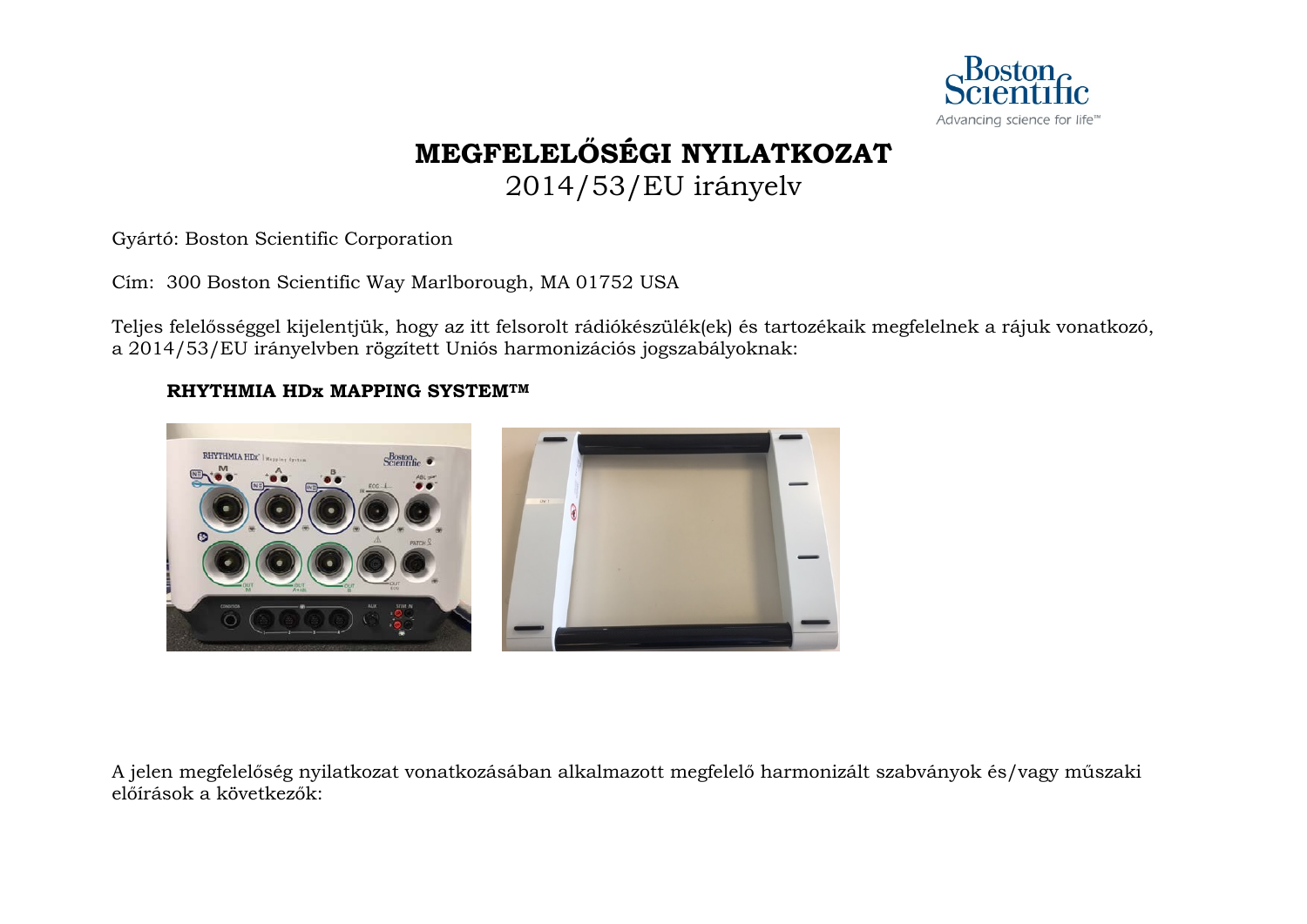

A 3.1(a) cikkre vonatkozólag:

### **EN 62311:2008**

A 3.1(b) cikkre vonatkozólag:

### **ETSI EN 301 489-1 V2.1.1:2017 ETSI EN 301 489-3 V2.1.1:2017**

A 3.2 cikkre vonatkozólag:

### **ETSI EN 303 454 V1.1.0:2017**

Tanúsító testület: Element Materials Technology

A tanúsító testület által végzett beavatkozás: EU-típusvizsgálat

Tanúsítvány száma: EMT17RED1027

A Boston Scientific nevében és megbízásából a fenti címen aláírta: